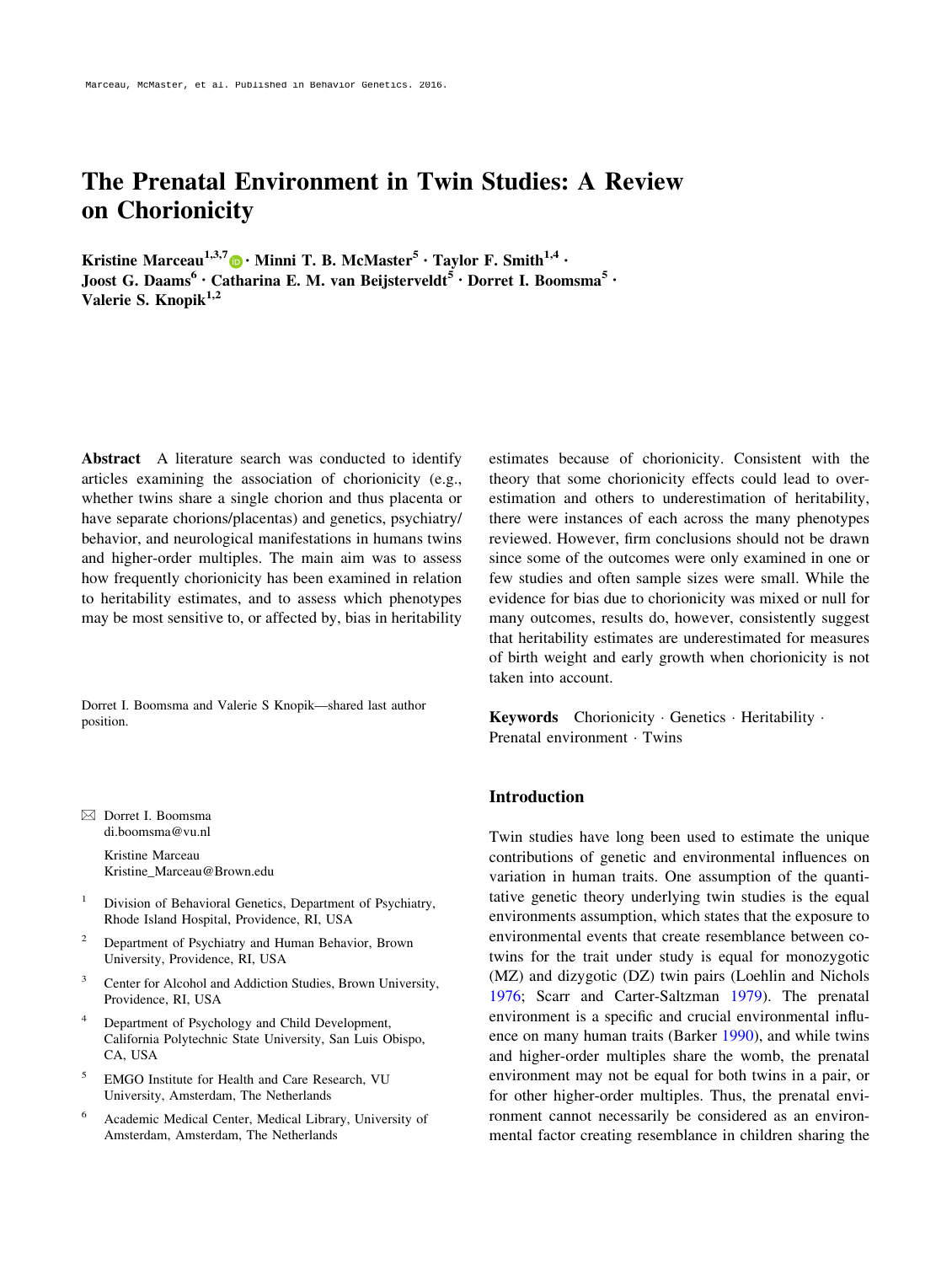womb at the same time. How twins experience the prenatal environment depends, in part, on chorionicity, i.e., whether twins share a single chorion (monochorionic, MC) or have separate chorions (dichorionic, DC). Monozygotic (MZ) twins can be mono- or dichorionic, whereas dizygotic twins are dichorionic.

In this review, we first introduce the concepts of the chorion, amnion, and placenta. Next, we discuss how chorionicity may shape the prenatal environment of twins and higher-order multiples and aim to summarize the types of outcomes that have been linked to chorionicity. Finally we review and summarize studies which have examined the influence of chorionicity on twin-based heritability estimates in order to draw conclusions about whether chorionicity introduces bias and, if there is bias, whether this bias affects phenotypes in a consistent manner.

#### **Chorionicity**

The chorion is the outer-most fetal membrane that contains the amnion/amniotic sac. The amnion is the thin inner-most fetal membrane that protects the embryo/fetus and contains amniotic fluid. The chorion connects the amnion, amniotic sac, and the fetus to the placenta and contributes to placental development. Thus, if twins share a chorion (e.g., are monochorionic or MC) they will share a single placenta, whereas twins with separate chorions (e.g., dichorionic or DC twins) develop individual placentas. DZ twins are dichorionic, since they form from two separately fertilized eggs, although very rare exceptions have been described in the literature (e.g., Souter et al. [2003](#page-16-0)). Figure 1a, b provides an illustration of the multiple ways cotwins can share the chorion and amnion. Figures [2,](#page-2-0) [3](#page-2-0), [4](#page-2-0) show ultrasound images of monochorionic (Fig. [2](#page-2-0)), dichorionic (Fig. [3](#page-2-0)), and trichorionic triplets (Fig. [4](#page-2-0)). Generally, it is thought that the timing of division of the blastocyst/embryo determines amnionicity and chorionicity (Hall [2003;](#page-15-0) De Paepe [2015\)](#page-15-0), such that later cleavage (e.g., between 4 and 13 days) leads to MC twins and earlier cleavage (e.g., before 4 days) leads to DC twins. Later cleavage (e.g., 8–13 days) may lead to monoamniotic twins and earlier cleavage (e.g. before 8 days) to diamniotic twins. However, what determines whether and when a fertilized egg splits, and if the resulting MZ twins (or triplets or other higher order multiples) will develop separate chorions, are questions for which very little empirical data are available (Knopman et al. [2014;](#page-16-0) Herranz [2015\)](#page-15-0).

## Prevalence

Epidemiological data indicate that the MZ twin prevalence is fairly consistent at around 4 per 1000 maternities worldwide (Tong et al. [1997](#page-17-0)). DZ twinning rates differ



Fig. 1 a Monochorionic-monoamniotic twins (MCMA, shown in the top image) have 1 chorion and 1 amnion. Monochorionic-diamniotic twins (MCDA, shown in the bottom image) have 1 chorion and 2 amnions. MC twins (whether MCMA or MCDA) share the same placenta. ©2015, Jennifer Fairman, CMI, FAMI. Published with permission. b Dichorionic-Diamniotic (DCDA) twins have two chorions and two amnions. Diamniotic twins can have the same or different placentas. © 2015, Jennifer Fairman, CMI, FAMI. Published with permission

around the globe and over time (e.g., increasing with maternal age and as artificial reproductive techniques have become more widely available and used; Hoekstra et al. [2008](#page-15-0)). For example, among Caucasian populations (e.g., United States, Europe, Australia), total twinning rates were estimated at 15–16 per 1000 in 2003 (Hoekstra et al. [2008](#page-15-0)), whereas Asian countries had lower rates at about 9 per 1000 (Smits and Monden [2011](#page-16-0); Hoekstra et al. [2008](#page-15-0)).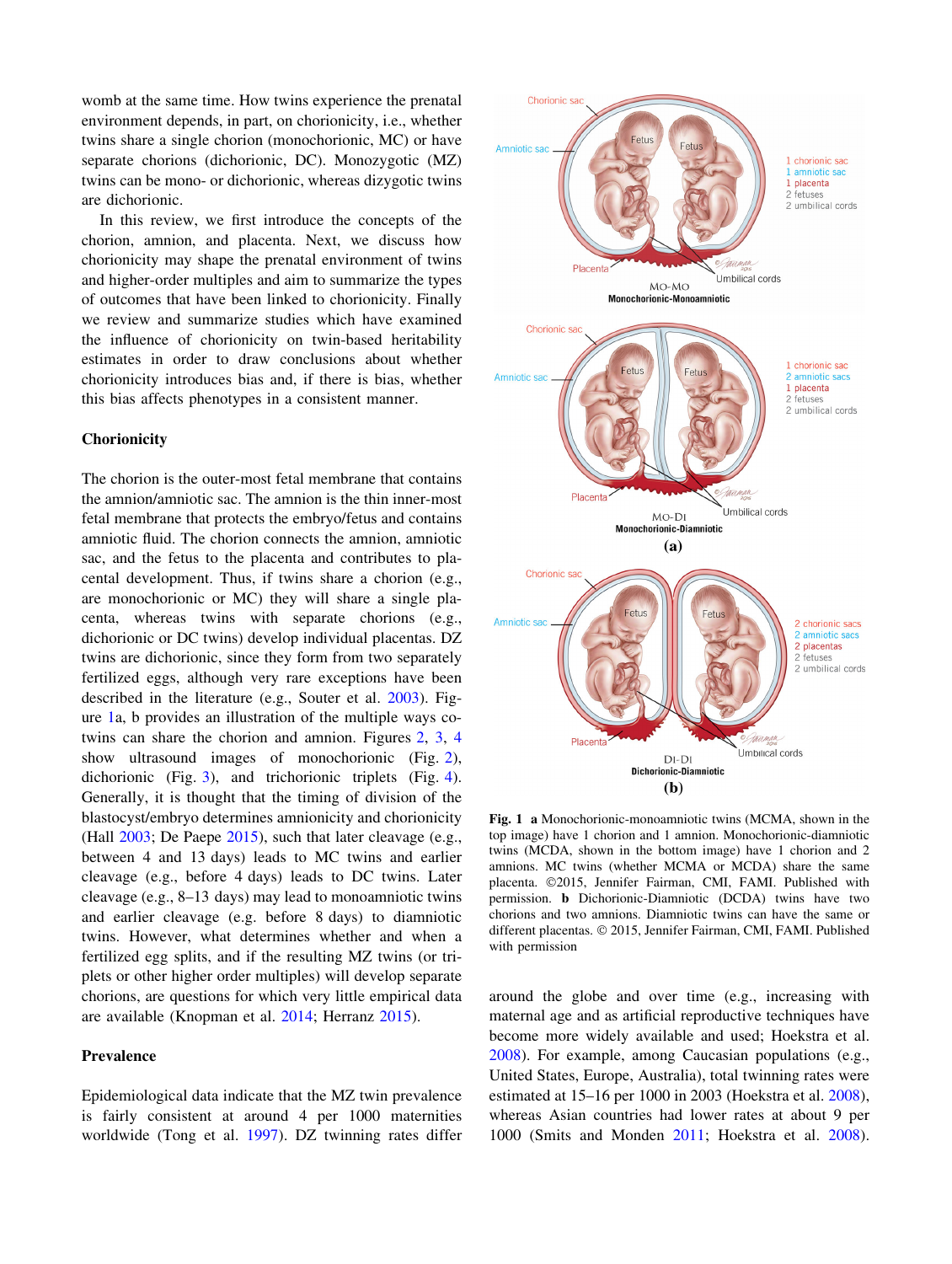<span id="page-2-0"></span>

Mono-chorionic triplets

Fig. 2 Ultrasound picture of a monochorionic, and therefore monozygotic trio at 12 weeks gestational age. The arrow indicates the meeting pointing point of three amniotic membranes. Numbers indicate the three fetuses. (Used with permission from Lamb et al. [2012\)](#page-16-0)



Tri-chorionic triplets

Fig. 4 Ultrasound picture of a trichorionic trio at 12 weeks gestational age. These three fetuses do not share their placentas. This trio can be trizygotic, dizygotic (one identical duo), or monozygotic. Numbers indicate the three fetuses. (Used with permission from Lamb et al. [2012](#page-16-0))



Fig. 3 Ultrasound picture of a dichorionic, triamniotic trio at 13 weeks gestational age. The arrow indicates the amniotic membranes of fetuses 2 and 3, which are a monozygotic pair. At this time, it is unsure if Fetus 1 shares zygosity with fetuses 2 and 3. Numbers indicate the three fetuses. (Used with permission from Lamb et al. [2012\)](#page-16-0)

African populations have higher twinning rates, of about 12–18 in sub-Saharan countries and over 18 per 1000 in central African countries (Smits and Monden [2011\)](#page-16-0). Thus, in Caucasian and sub-Saharan African populations, MZ twins comprise  $\sim$  26 % of all twins, whereas in Asian populations, MZ twins represent over half of all twins, and in central African populations MZ twins represent less than 5 % of all twins. Given that heritability estimates are specific to the population being studied, differences in the prevalence of MZ and DZ twins in different populations will likely affect the extent to which chorionicity might affect heritability estimates in these populations.

Of all MZ twin pairs, about two-thirds (70–74 %) are monochorionic (MZ-MC) and one-third (35–30 %) are dichorionic (MZ-DC) (Hall [2003\)](#page-15-0). However, 1–2 % of MZ twin pairs are monoamniotic (Hall [2003\)](#page-15-0) although this percentage varies by sample. Given the low prevalence of monoamniotic twins this review focuses on the potential effects of chorionicity rather than amnionicity. For Caucasian populations (where most twin research has been done) about 17 % of all twin pairs are MZ-MC,  $\sim$  9 % are MZ-DC, and  $\sim$  74 % are DZ-DC. However, the proportion of MZ-MC, MZ-DC, and DZ-DC twins in any given study varies widely and is not always reported (Petterson et al. [1998](#page-16-0)).

#### Determination

A large body of literature has examined appropriate ways to determine chorionicity. Prospectively, chorionicity is best determined via ultrasound. Determining chorionicity is highly accurate (96 %) by ultrasound in the first trimester, though still accurate  $(80 \%)$  in the second (e.g., see Audibert and Gagnon [2011](#page-15-0) for review; Machin [2004](#page-16-0)). Placental pathology examination also provides a direct assessment of chorionicity shortly after birth (De Paepe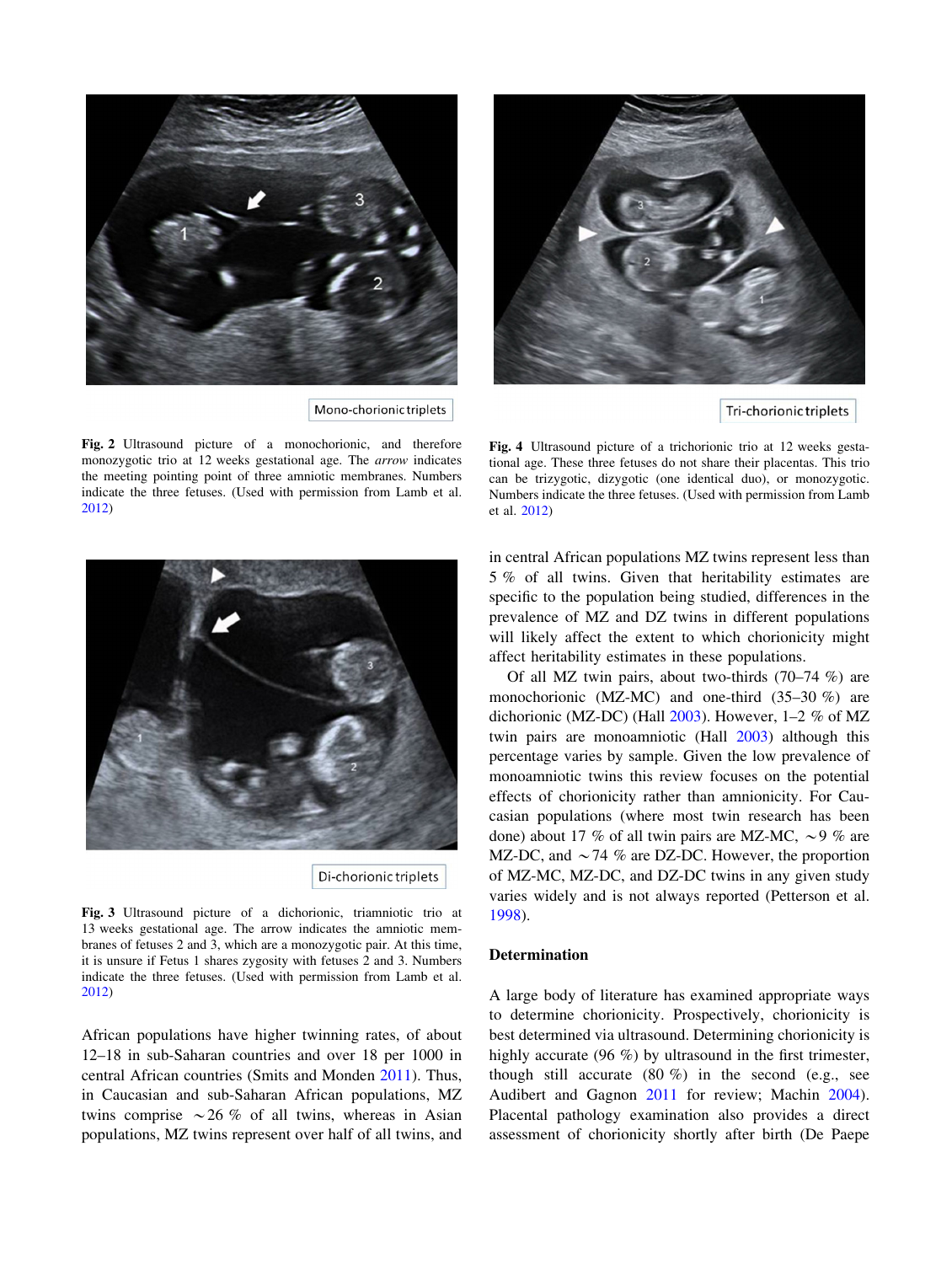[2015\)](#page-15-0). Retrospective self-report determination of chorion type, for example by asking twin participants ''how many placentas'' there were at birth, has been suggested to be unreliable: 60 % accurate for MZ and 37 % accurate for DZ twins (Derom et al. [2003\)](#page-15-0). Some studies have also tried to use dermatoglyphics to retrospectively determine chorionicity (e.g., Davis et al. [1995;](#page-15-0) Reed et al. [1991,](#page-16-0) [1978,](#page-16-0) [2002;](#page-16-0) Melnick and Myrianthopoulos [1979;](#page-16-0) Steinman [2001\)](#page-17-0). Placental pathology examination and ultrasound appear to be the most reliable methods of determining chorionicity; thus, for the remainder of this paper we focus on studies which employed one of these two methods.

## Placental function

The MC placenta functions like a single placenta, although a single placenta was not designed to support the growth of two fetuses. Therefore, MC placentation has a profoundly different biology than DC placentation. The greatest danger associated with MC placentation is related to the structure of blood vessels. One twin usually has better placement and therefore receives more of the nutrients. Inter-fetal vascular connections also form vascular anastomoses (i.e., the joining of two blood vessels) and connect the circulation of one twin to the circulation of the other, so in some pregnancies, there is direct blood sharing of MC twins. These inter-fetal vascular connections rarely form in DC twin pairs (Machin and Bamforth [1996](#page-16-0); Phillips [1993](#page-16-0)).

Unequal placental sharing is a major cause of fetal growth discordance in MZ twins (Chang [2008](#page-15-0); Cleary-Goldman and D'Alton [2008;](#page-15-0) Nikkels et al. [2008](#page-16-0)). For example, specific reductions in five amino acids have been shown to explain discordant growth in MZ twins, suggesting that the inter-twin distribution of blood and nutrients accounts for within-pair differences in birth weight, as opposed to more general placental dysfunction (Bajoria et al. [2001](#page-15-0)). Extreme discordant growth due to unequal placental sharing can result in twin-to-twin transfusion (TTTS) syndrome, a severe pregnancy complication unique to MC twin pairs where there is also direct blood sharing (occurring in 5–30 % of MC twin pairs; Haverkamp et al. [2001;](#page-15-0) Phillips [1993\)](#page-16-0). The imbalanced blood flow and twinto-twin transfusion has been reported to influence MZ twin resemblance for birth weight (see Foley et al. [2000](#page-15-0) for review, and supplemental Table [1](#page-4-0)). These findings result in a difference in MC and DC twins for some birth outcomes including birth weight discordance, as MC twins are more likely to have higher birth weight discordance than DC twins who do not share a placenta.

The placenta also functions as a barrier, allowing small molecules (e.g., gases, nutrients, waste material, antibodies) to pass between mothers and children through passive transport (Page [1993;](#page-16-0) Schneider [1991](#page-16-0)). Other small molecules that may have an effect of fetal development (e.g., some maternal hormones like cortisol; bacteria; teratogens such as illicit drugs) can also be diffused through the placenta (van der Aa et al. [1998](#page-17-0); Page [1993](#page-16-0)). Thus, the composition of the placenta and efficiency of transport between mother and child can affect fetal development. The placenta also functions as an endocrine organ (Melmed et al. [2012](#page-16-0)), synthesizing a large array of hormones (e.g., sex steroids and protein hormones) and cytokines that play a key role in fetal development (and maternal endocrine function). There are individual differences in hormone production, and sharing a placenta may lead to similarities in MC twins that are related to the levels and changes in placental hormone production relative to DC twins. Sharing a placenta in this case may lead to more similar in utero environments for MC twins relative to DC twins. However, endocrine function is, to some extent, linked to the vascular system, and the amount of pathogen, infection, nutrient, and gas and waste diffusion may also be linked to the proportion of the placenta dedicated to each child (Melmed et al. [2012](#page-16-0)). The potential impact of diffusion and endocrine function on similarity and differences of MC versus DC twins has not, to our knowledge, been investigated and is potentially an important area for future research. Thus, while some placental mechanisms (diffusion and endocrine function) may lead to more similar whereas others (unequal sharing of the vascular system) may lead to more different in utero environments, these mechanisms are linked and so the reality is less clear-cut.

#### Chorionicity and heritability

Because of the placental mechanisms leading to similarities and differences of the in utero environments for twins of different types, chorionicity may bias the heritability estimates found in twin studies (see Table [1](#page-4-0)). The potential challenge that chorionicity plays in the validity of twin studies is not a new concept (Price [1950](#page-16-0)), and has been highlighted in a number of studies (Derom et al. [2001](#page-15-0); Foley et al. [2000;](#page-15-0) Munsinger [1977;](#page-16-0) O'Brien and Hay [1987](#page-16-0); Phelps et al. [1997](#page-16-0); Prescott et al. [1999](#page-16-0); Price [1950](#page-16-0)). The prenatal environment could be more similar for MC twins relative to DC twins because of the shared chorion, or less similar because of the vascular and placental sharing inequalities often observed in MC but not DC pregnancies. Vascular differences found in MC twins often lead to differences in intrauterine growth of the twins, and thus MC twins can appear quite dissimilar especially early in life. If zygosity is only determined via questionnaire, MC twins may be misclassified as DZ twins, which would bias results of twin studies (Machin [2001,](#page-16-0) [2009\)](#page-16-0). Even with correct classification, if MC twins are more dissimilar because of unequal placental sharing, then heritability estimates may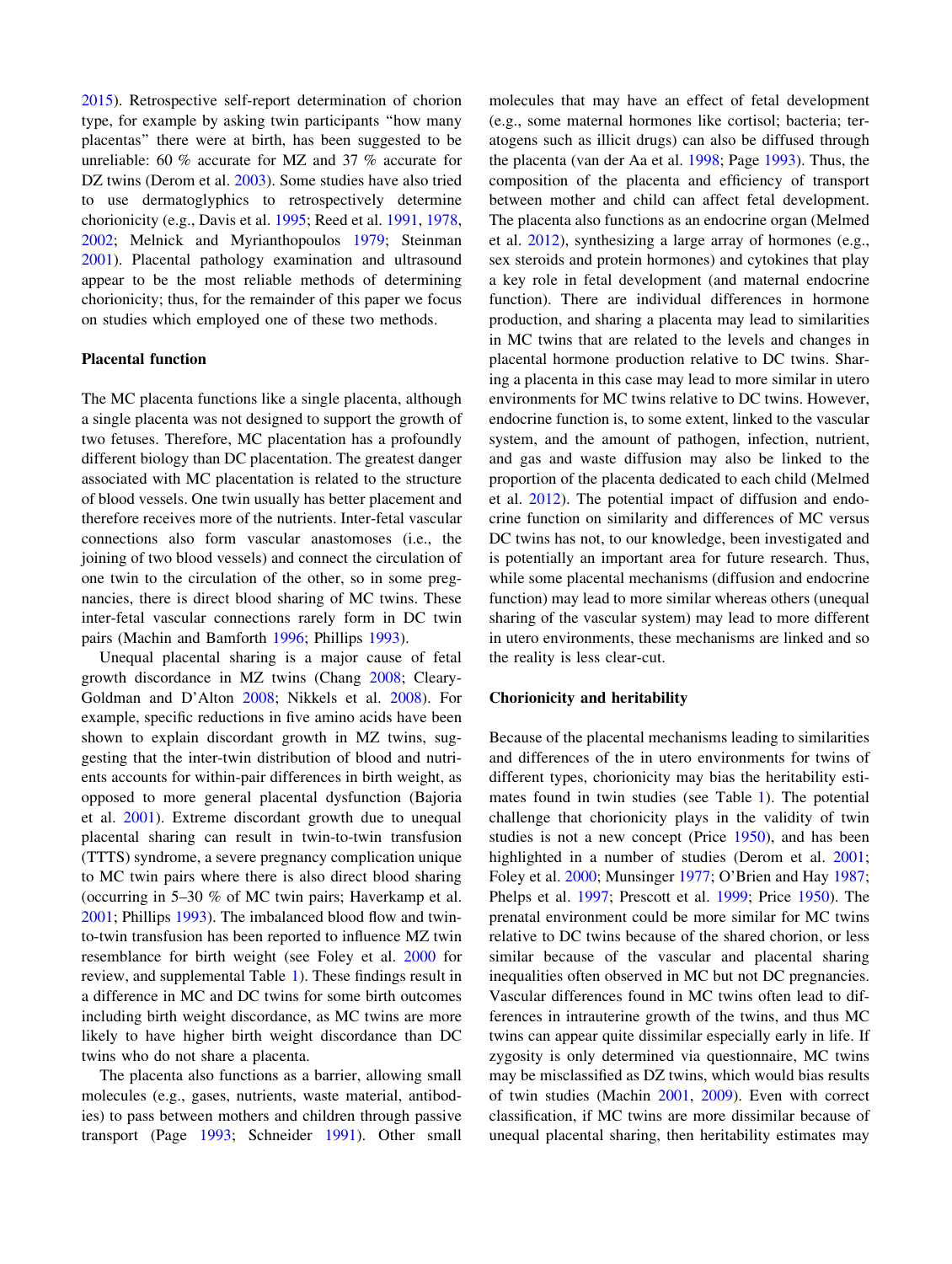<span id="page-4-0"></span>Table 1 Mechanisms of potential bias in heritability estimates due to chorionicity

| Mechanism of<br>chorionicity effects                            | MC and DC twin similarity                                                 | Bias in<br>heritability<br>estimate              | Rationale                                                                                                                                                                                                                                                                                                   |
|-----------------------------------------------------------------|---------------------------------------------------------------------------|--------------------------------------------------|-------------------------------------------------------------------------------------------------------------------------------------------------------------------------------------------------------------------------------------------------------------------------------------------------------------|
| Vascular differences:<br>placental sharing<br>inequalities      | MC twins less similar than DC<br>twins                                    | Underestimated                                   | MZ twins would have lower correlation, closer to DZ twins<br>(reducing contrast)                                                                                                                                                                                                                            |
| Similar placental<br>function: diffusion,<br>osmosis, endocrine | MC twins more similar than<br>DC twins                                    | Overestimated                                    | MZ twins would have higher correlations than DZ twins,<br>chorionicity effect would be included in heritability estimate                                                                                                                                                                                    |
| Mis-classification of MZ<br>and DZ twins                        | MC twins that are less similar<br>may be called DZ instead of<br>MZ twins | Most likely<br>underestimated                    | Including MZ twins in DZ group would mean more genetic<br>similarity in DZ group, reducing contrast in twin correlations                                                                                                                                                                                    |
| MC twins have poorer<br>outcomes than DC<br>twins               | MC twins less or more similar<br>to DZ twins                              | Underestimated<br><sub>or</sub><br>Overestimated | MC twinning is indicative of a prenatal environmental risk<br>$factor(s)$ . If the MC twinning environmental factor(s) is<br>shared, MZ twins would have a higher correlation than DZ<br>twins; if the MC twinning factor was unshared, the MZ twins<br>would have a lower correlation, closer to DZ twins. |

be underestimated because MZ twins would have a lower correlation, closer to that of DZ twin pairs (Price [1950](#page-16-0)). That is, the subset of MZ-DC twins may be more similar to DZ-DC and less similar to MZ-MC twins in their sibling correlations. This would, in turn, affect the intra-class correlations for MZ and DZ pairs (e.g., reduce the contrast) and downwardly bias the estimates of heritability. Further, MC twins often have poorer outcomes than DC twins (see review below and Supplemental Table). This may lead to mean-level or variance differences in the outcomes between MC and DC twins due to a possible violation of the equal environments assumption, which could also bias heritability estimates. For example, if in a pair of MC twins, one of the twins is at increased risk for a particular outcome (e.g., through limited blood supply because of TTTS), then the prenatal environment is not 'shared' although the MC status is considered 'shared'.

However, if sharing a placenta makes twins more similar because of similar intrauterine environments (e.g., passive transport), then the potential bias could indeed operate in the opposite direction, leading to overestimation of genetic influences (Phillips [1993\)](#page-16-0). For example, MC pairs may be more likely to experience the same environmental exposures and pathogens, including infections and substance use exposure (Prescott et al. [1999\)](#page-16-0). The crux of understanding how chorionicity may influence heritability estimates lies in understanding whether the prenatal environment is more or less similar for MC twins, and for which outcomes chorionicity matters for twin similarity.

This 'chorionicity debate' led to the proposal for chorion-control studies, where MZ-MC twins are compared with MZ-DC twins on a specific trait, or multiple traits, and a call for including chorionicity in classical twin studies (Phelps et al. [1997\)](#page-16-0). However, methodological challenges have made the examination of the potential role of chorionicity difficult and largely theoretical; as noted above, a reliable assessment of chorionicity ideally requires placental pathology examination or prenatal ultrasound. As there is an increasing interest in simultaneously examining prenatal and genetic influences as exemplified in this special issue of Behavior Genetics, it is important to revisit the question of whether chorionicity may influence outcome variables assessed in twin studies and whether such influence could bias heritability estimates from studies that include predominantly twins.

# Method

#### Medical library database search

The purpose of the literature search was to identify articles examining associations of chorionicity and genetics, psychiatry/behavior, and neurological manifestations in humans (twins/multiples). We searched PubMed (yielding 2111 articles after deleting duplicates), Embase, 1947 to present, OvidSP (yielding 1455 articles after deleting duplicates), and PsycINFO 1806 to Present (yielding 138 articles after deleting duplicates). The entire search strategy, including all search terms for each database, is included in [Appendix](#page-13-0). A variety of search terms were used (both text words [tw] and the PubMed search also included Medical Subject Heading terms [MeSH]), including but not limited to variants of multiple birth (e.g., multiple birth, twin), chorionicity (e.g., chorion, monochori\*, dichori\*, placentation), genetics (e.g., genetic\*, epigenetic\*, gene, genes, genotype), intelligence (e.g., intelligence, IQ), psychiatry/behavior (e.g., psychology, psychiatry\*, mental, psychology\*, behavior, neuropsych), neurological manifestations (e.g., neuromorbidity, neurologic\*), and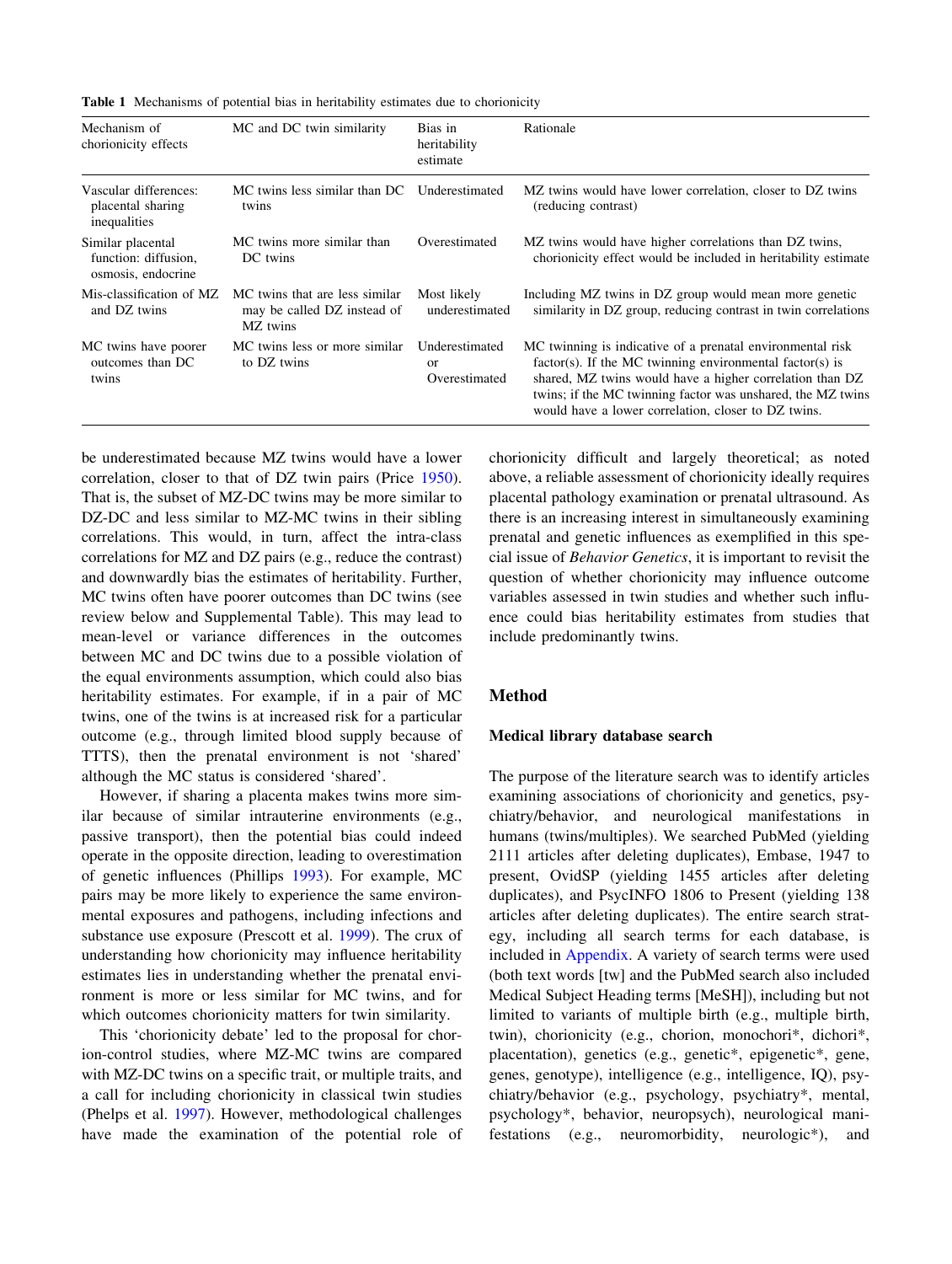concordance/discordance (e.g., twin, discordan\*, concordan\*). In Embase, twin concordance and discordance was searched in combination with the outcome separately because of poor representation of chorionicity in the bibliographic records. Animal studies were excluded in all searches. We did not filter by language or date of publication. After duplicates from the multiple searches were excluded, there were a total of 2920 unique articles.

#### Selecting relevant articles

Each of the abstracts of the 2920 articles were read and judged for relevance to chorionicity and genetics/behavior/ psychiatry (e.g., identifying sources which examine the association of chorionicity with behavioral outcomes). Full texts were also searched for ''chor'' to aid with determining whether articles were relevant. Case studies and non-empirical articles were excluded from the final selections. We also excluded studies that used retrospective report of chorionicity as well as other alternative proxies for chorionicity (e.g., birth weight discordance, handedness, mirroring). At the end of this culling, 307 articles were identified as potentially relevant.

These 307 articles were further classified into background/review articles ( $n = 68$ ), studies that compare the prevalence of various outcomes stratified by chorionicity (reviewed below and in the Supplementary Table,  $n = 134$ ), studies that examined chorionicity effects in the context of behavioral genetic designs  $(n = 38)$ , epigenetic studies  $(n = 5)$ , and irrelevant studies (e.g., not examining chorionicity directly, or conference abstracts which may be preliminary and not peer reviewed, vetted findings,  $n = 62$ ). This sorting was done by reading the abstracts and articles to the depth required to make a decision. Of primary interest for the current review were the studies that examined chorionicity effects in the context of behavioral genetic designs. These studies were reviewed in detail in order to conclude whether chorionicity may bias results of heritability estimates for the diverse outcomes studied. We did not restrict our search based on outcomes during this phase.

## Results

# Chorionicity and prevalence of birth outcomes and human traits

A very large body of literature has examined whether there are prevalence differences in various birth, perinatal, and other outcomes based on chorionicity (see Supplementary Table for a summary of the 134 articles reviewed). The best-characterized outcomes influenced by chorionicity include immediate pregnancy and birth outcomes rather

than longer term growth and psychiatric outcomes. We highlight the most consistent findings here (see Supplementary Table for details and exceptions). Most studies found that MC pregnancy infers higher risk of mortality than DC pregnancies (see Supplementary Table), but effects are not always consistent (e.g., Baghdadi et al. [2003](#page-15-0); Lenis-Cordoba et al. [2013](#page-16-0)). Fetal growth has also been robustly linked with chorionicity. For example, birth weight discordance occurs more frequently in MC twins than DC twins (although this effect is not found in every study). Further, MC twins generally have lower birth weight (especially the smaller twin), lower birth weight after adjusting for gestational age (Ananth et al. [1998](#page-15-0); Shrim et al. [2010\)](#page-16-0), and shorter crown-rump length. Intrauterine growth restriction is more prevalent in MC twins than DC twins. However, fetal growth velocity has not been shown to differ for MC versus DC twins (Smith et al. [2001;](#page-16-0) Taylor et al. [1998\)](#page-17-0). A host of obstetric and perinatal complications have also been examined extensively in relation to chorionicity. Most studies have found that DC twins are born at older gestational ages than MC twins, and experience fewer morbidities (e.g., patent ductus arteriosus, sepsis, vision and auditory loss, congenital malformations, anemia, intracranial lesions). In general, MC pregnancies are riskier than DC pregnancies.

In contrast to pregnancy and birth outcomes, associations of chorionicity and cognitive, psychiatric, and behavioral outcomes are not as frequently studied or as consistent. The limited literature hints that MC twins have worse cerebral white matter outcomes than DC twins. For example, MC twins have higher cerebral white matter lesions (Adegbite et al. [2005](#page-15-0)) and a higher incidence of antenatal necrosis of cerebral white matter (Bejar et al. [1990](#page-15-0)) than DC twins. However, another study showed no differences in clinical neurologic indicators of perinatal asphyxia (van Steenis et al. [2014\)](#page-17-0). In terms of cognitive performance, results are mixed. One study suggested that MC twins have higher rates of pathological nonverbal performance and learning disabilities (Einaudi et al. [2008](#page-15-0)), whereas other studies showed no difference in mental development indexes (e.g., on the Bayley; Welch et al. [1978](#page-17-0); Steingass et al. [2013](#page-16-0)). Studies examining cerebral palsy are inconsistent, with some suggesting that MC twins are at a higher risk (Burguet et al. [1995](#page-15-0), [1999\)](#page-15-0), but others finding no difference in prevalence of cerebral palsy in MC versus DC twins (Steingass et al. [2013;](#page-16-0) Hack et al. [2009](#page-15-0)), or that the association was attenuated when controlling on other perinatal factors (Livinec et al. [2005](#page-16-0)).

## Chorionicity and behavioral genetic designs

We identified 38 articles that examined chorionicity within a behavioral genetic design. Of these, one was excluded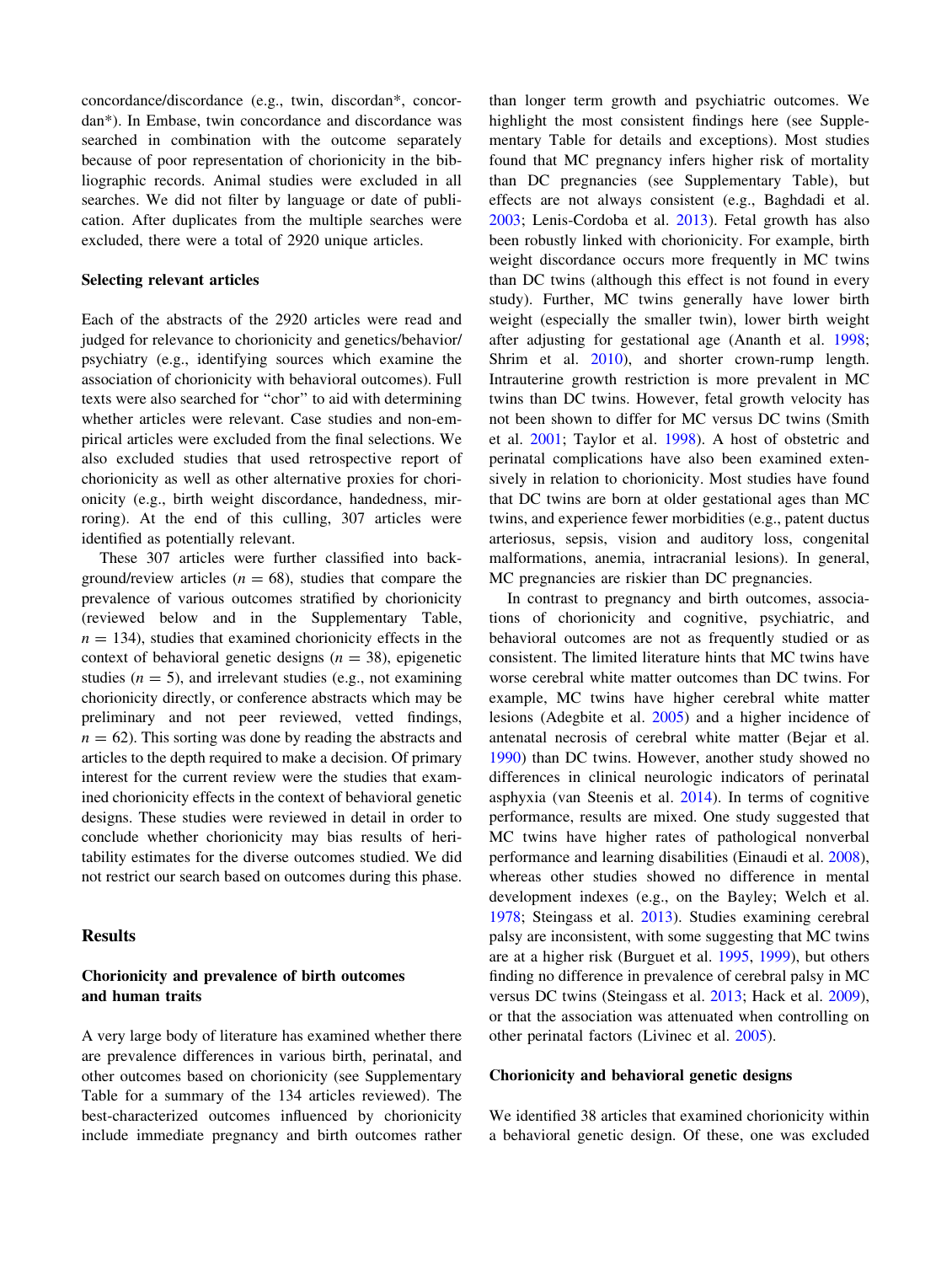because no full text was available in English. An additional seven were excluded because chorionicity was not determined via placental pathology or ultrasound. We organized the resulting 30 studies into the following outcome-based categories (although some studies have multiple outcomes across multiple categories): birth weight and early growth, screening/vaccination, handedness, anthropomorphic measures, cognitive/brain measures, and behavioral measures. Reviewed studies are presented in Table [2](#page-7-0).

Eight studies examined chorionicity effects on intra-pair associations/differences and/or included chorionicity in classical twin models decomposing the variance in a phenotype into additive genetic (A), common environmental (C), and non-shared environmental (E) influences (e.g., ACE models) in regard to birth weight and early growth patterns. Across these studies, generally it was found that MC twins grew more slowly, were less variable, and less correlated for birth weight than DC twins, and that including chorionicity yielded attenuated, more precise heritability estimates (Buzzard et al. [1983;](#page-15-0) Vlietinck et al. [1989](#page-17-0); Gielen et al. [2008;](#page-15-0) Touwslager et al. [2010](#page-17-0); Welch et al. [1978](#page-17-0); Mukherjee et al. [2009;](#page-16-0) Spitz et al. [1996;](#page-16-0) Loos et al. [2001a\)](#page-16-0). Although effects were not always significant (e.g., trend-level; Buzzard et al. [1983](#page-15-0)), the evidence does point to biased heritability estimates in studies of birth weight; where, without accounting for chorionicity, heritability is underestimated.

One study examined screening for trisomy 21 and one examined responses to vaccination (Wojdemann et al. [2006](#page-17-0); Gupta et al. [2008](#page-15-0)). Neither study found evidence of a chorionicity effect on twin similarity. Two studies examined handedness (Carlier et al. [1996;](#page-15-0) Melnick and Myrianthopoulos [1979](#page-16-0)). Neither found any effects of chorionicity on twin similarity.

Eleven studies measured various anthropometric measures. Chorionicity effects varied with outcome and over time. For example, MZ-DC twins were more discordant for cholesterol levels from cord blood than MZ-MC twins (Corey et al. [1976\)](#page-15-0). There were significant chorionicity effects when modeled explicitly for height at age 4 years, explaining a small percentage of variance (4 %), but not for weight (Hur and Shin [2008\)](#page-15-0). One study suggested that MZ-MC twins were more discordant than MZ-DC twins for height at 8–12 years (Spitz et al. [1996\)](#page-16-0), however another found that there were no differences in the concordance of MZ-MC and MZ-DC twins for height in at 10–16 years (Gutknecht et al. [1999](#page-15-0)). MZ-MC twins were more discordant than MZ-DC twins for weight and BMI throughout childhood and adolescence (Gutknecht et al. [1999;](#page-15-0) Spitz et al. [1996](#page-16-0); Mukherjee et al. [2009](#page-16-0)). There was also some evidence that MZ-MC twins were more similar than MZ-DC twins for saccadic eye movements in adolescence (Blekher et al. [1998\)](#page-15-0). In adults, there were no differences in the twin similarity of various obesity-related measures (or very small effects; Loos et al. [2001a\)](#page-16-0), lung measures, or conventional and ambulatory blood pressure (Loos et al. [2001a;](#page-16-0) van den Borst et al. [2012](#page-17-0); Souren et al. [2007](#page-16-0); Fagard et al. [2003](#page-15-0)). The only significant chorionicity effect on twin similarity found in adults was for fasting fibrinogen: MZ-DC twins were more similar than MZ-MC twins (Loos et al. [2001b\)](#page-16-0). In sum, chorionicity appears to maintain an effect on twin similarity for a variety of anthropometric measures even after birth, but these effects seem to dissipate in later adolescence and adulthood. However the directions of effects varied for each measure. Based on the limited evidence provided here, heritability estimates may be overestimated for cord blood cholesterol, saccadic eye movements, and height at age 4 years. However, heritability estimates may be underestimated for height at 8–12 years, weight and BMI in childhood and adolescence, and fasting fibrinogen in adults.

Eight studies examined cognitive and brain-based measures, and findings were generally mixed. Studies very early in life (e.g., from in utero to 1 year) found no significant effects of chorionicity on twin similarity for head circumference, intracranial volume (Mukherjee et al. [2009](#page-16-0)), or anterior fontanelle development (Melnick et al. [1980](#page-16-0)). In toddlerhood, there were no chorionicity effects on twin similarity for the Bayley Mental Development scores (Welch et al. [1978\)](#page-17-0). In childhood, there was evidence of two populations of MZ twins with regard to variation in IQ, as MZ-MC twins differed from DZ twins but MZ-DC twins did not (Melnick et al. [1978](#page-16-0)), suggesting considerable influence of the prenatal environment on IQ. However, another study showed that there were no differences in twin similarity based on chorionicity for the McCarthy Scales of Children's Abilities (Sokol et al. [1995](#page-16-0)). Also in childhood, one study found that MC twins were more similar for arithmetic and vocabulary (with chorionicity explaining 14 and 10 % of the total variance respectively; Jacobs et al. [2001\)](#page-16-0), whereas another found no effect of chorionicity on twin similarity for vocabulary (Spitz et al. [1996](#page-16-0)). MZ-MC twins were more similar than MZ-DC twins for measures of personality in one study (Sokol et al. [1995\)](#page-16-0), whereas another study found null findings for measures of personality (Gutknecht et al. [1999\)](#page-15-0) in childhood. Some studies found relatively few significant effects of chorionicity on twin similarity (relative to the number of tests examined, e.g., Gutknecht et al. [1999](#page-15-0); Spitz et al. [1996\)](#page-16-0). There was only one replicated finding: MZ-MC twins were more similar than MZ-DC twins for the block design but not for vocabulary in children and adults (Spitz et al. [1996](#page-16-0); Rose et al. [1981\)](#page-16-0). One reason for the mixed findings in the literature likely is the small sample sizes used to investigate these effects. Nonetheless, there is evidence that chorionicity may have an effect on twin similarity for some cognitive measures, particularly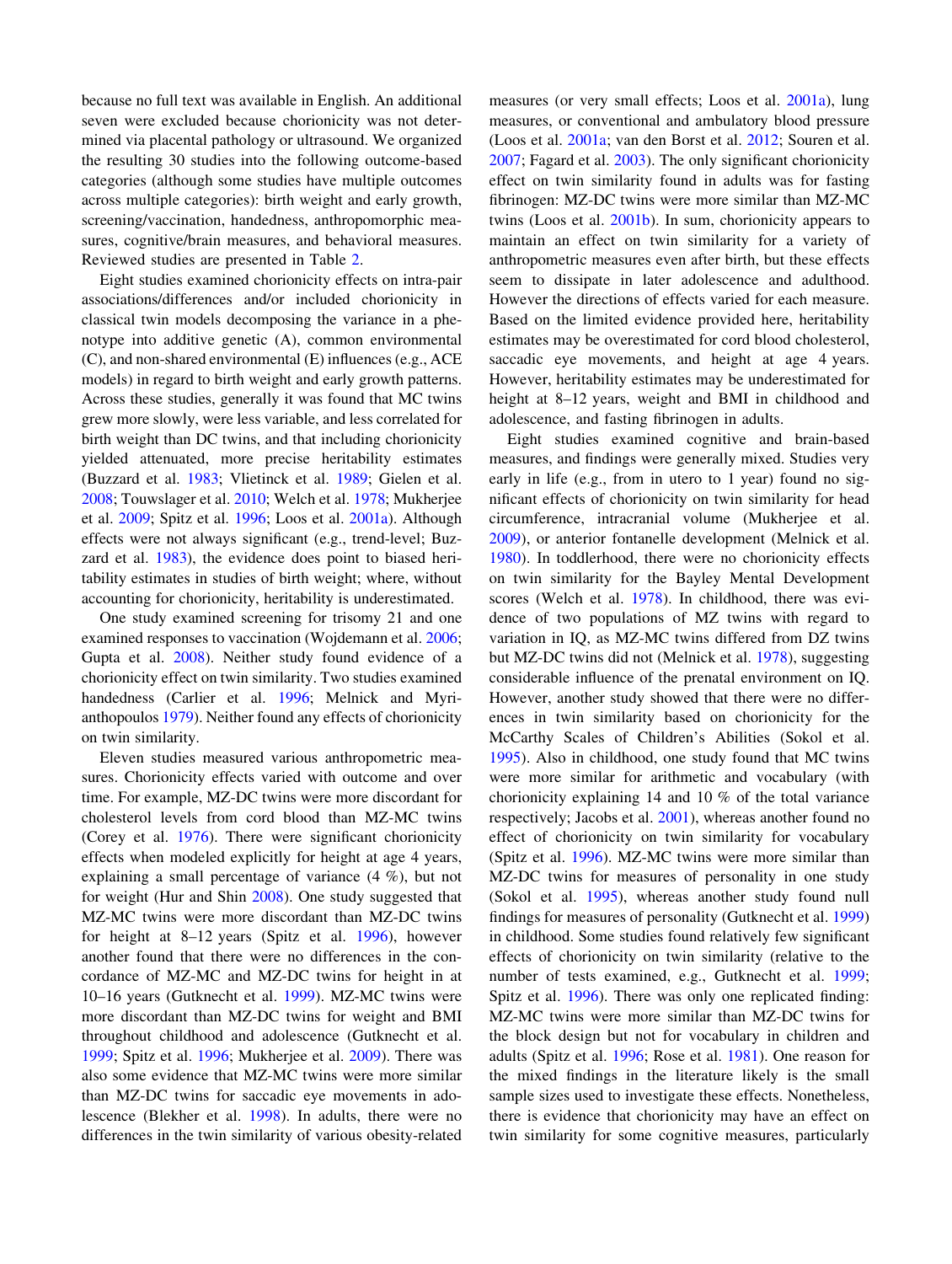<span id="page-7-0"></span>

| Table 2 Reviewed studies examining chorionicity with a behavioral genetic design |                                           |          |                                                                                          |                             |                                                 |                                                                                                                                                                        |                                                                                                                                                                              |                                                                                                                                              |                                                                                                                  |
|----------------------------------------------------------------------------------|-------------------------------------------|----------|------------------------------------------------------------------------------------------|-----------------------------|-------------------------------------------------|------------------------------------------------------------------------------------------------------------------------------------------------------------------------|------------------------------------------------------------------------------------------------------------------------------------------------------------------------------|----------------------------------------------------------------------------------------------------------------------------------------------|------------------------------------------------------------------------------------------------------------------|
| Reference                                                                        | $N$ (twin<br>$\mathrm{pairs})^\mathrm{a}$ | Location | determination<br>Placentation                                                            | Age                         | Comparison                                      | Analysis                                                                                                                                                               | Outcome                                                                                                                                                                      | Effect                                                                                                                                       | Other notes                                                                                                      |
| Birth weight (BWT), early growth<br>Buzzard et al. (1983)                        | 52 MZMC<br>40 MZDC<br>72 DZDC             | Canada   | pathology<br>Placental                                                                   | $20-41$ years               | MC versus DC<br>versus DZ<br>and MZ             | Intra-pair differences                                                                                                                                                 | BWT                                                                                                                                                                          | $MC = DC; MZ = DZ$                                                                                                                           | pair differences<br>chorionicity by<br>Trends for intra-<br>in chorionicity<br>sex interaction<br>$\overline{a}$ |
| Vlietinck et al. (1989)                                                          | 1093 DZ<br>762 MZ                         | Belgium  | Examination of<br>placenta                                                               | <b>Birth</b>                | MZMC versus<br>versus DZ<br>MZDC                | Extended ACE model with<br>chorionicity included                                                                                                                       | BWT                                                                                                                                                                          | $rMC < rDC$ (MC also less<br>variable than DC)                                                                                               | EFPTS                                                                                                            |
| Gielen et al. (2008)                                                             | 4232 twin<br>pairs                        | Belgium  | Examination of<br>placenta                                                               | <b>Birth</b>                | chorionicity<br>a covariate<br>MZ versus<br>DZ, | ACE models, chorionicity a<br>covariate                                                                                                                                | BWT                                                                                                                                                                          | resulted in a decrease of<br>genetic variance and<br>Removing chorionicity<br>heritability                                                   | <b>EFPTS</b>                                                                                                     |
| Touwslager et al.<br>(2010)                                                      | individuals<br>522                        | Belgium  | Examination of<br>placenta                                                               | $0 - 2$ years               | MZMC versus<br>versus DZ<br>MZDC                | Intra-pair growth correlations                                                                                                                                         | Growth during infancy                                                                                                                                                        | $rNZMC = rNZDC$ at 0-1,<br>$r$ MZMC > $r$ MZDC at<br>0-6, or 6-12 months;<br>$12-24$ months;                                                 | EFPTS; MZMC<br>slowly than<br>grew more<br><b>NZDC</b>                                                           |
| Misc. screening/vaccination<br>Wojdemann et al.<br>(2006)                        | 150 DC<br>31 MC                           | Denmark  | Ultrasound                                                                               | Birth                       | MC versus DC                                    | ICCS                                                                                                                                                                   | Nuchal translucency                                                                                                                                                          | $PMC = rDC$                                                                                                                                  |                                                                                                                  |
| Gupta et al. (2008)                                                              | 117 DC<br>16 MC                           | India    | Examination of<br>placenta                                                               | Newborns                    | MC versus DC<br>versus DZ<br>and MZ             | Intra-pair agreement                                                                                                                                                   | <b>BCG</b> vaccine reaction                                                                                                                                                  | $rMC = rDC$ ; $rMZ = rDZ$                                                                                                                    |                                                                                                                  |
| Handedness                                                                       |                                           |          |                                                                                          |                             |                                                 |                                                                                                                                                                        |                                                                                                                                                                              |                                                                                                                                              |                                                                                                                  |
| Carlier et al. (1996)                                                            | 20 MZMC<br>24 MZDC<br>24 DZ               | France   | Examination of<br>placenta                                                               | 8-12 years                  | MZMC versus<br>versus DZ<br><b>NZDC</b>         | between groups on the average<br>chorion effect not significant,<br>absolute twin difference; if<br>all MZs pooled for MZ/DZ<br>Comparison of difference<br>comparison | Manual performance, direction,<br>laterality (handedness)                                                                                                                    | No chorionicity effects                                                                                                                      | not controlled)<br>$mZ = rDZ$ in<br>(chorionicity<br>classic twin<br>design                                      |
| Myrianthopoulos<br>Melnick and<br>(1979)                                         | 117 MZMC<br>56 MZDC                       | USA      | Sex, nine blood<br>microscopic<br>examination<br>groups, and<br>of placenta<br>gross and | through<br>7 years<br>Birth | MZMC versus<br><b>NZDC</b>                      | Comparing concordance                                                                                                                                                  | Finger ridge count and right-left<br>asymmetry of ridge count and<br>differentiation of body parts,<br>congenital anomaly (e.g.,<br>tissue differentiation or<br>dysplasias) | chorionicity effects for<br>congenital anomalies,<br>$rNZDC < rNZMC$ for<br>total ridge count. No<br>other assessments of<br>dermatoglyphics | population<br>NCPP twin                                                                                          |
| Anthropomorphic measures                                                         |                                           |          |                                                                                          |                             |                                                 |                                                                                                                                                                        |                                                                                                                                                                              |                                                                                                                                              |                                                                                                                  |
| Corey et al. (1976)                                                              | 30 MZMC<br>22 MZDC                        | USA      | Examination of<br>membranes<br>fetal                                                     | Newborns                    | MZMC versus<br><b>MZDC</b>                      | data, applied to MC and DC<br>General linear model for twin<br>twins                                                                                                   | Cholesterol from cord blood                                                                                                                                                  | effect on within-pair not<br>among-pair variation.<br>Chorion type had a sig<br>rMC > rDC                                                    | MZ for cord<br>$MZ > \mathrm{male}$<br>cholesterol<br>blood<br>Female                                            |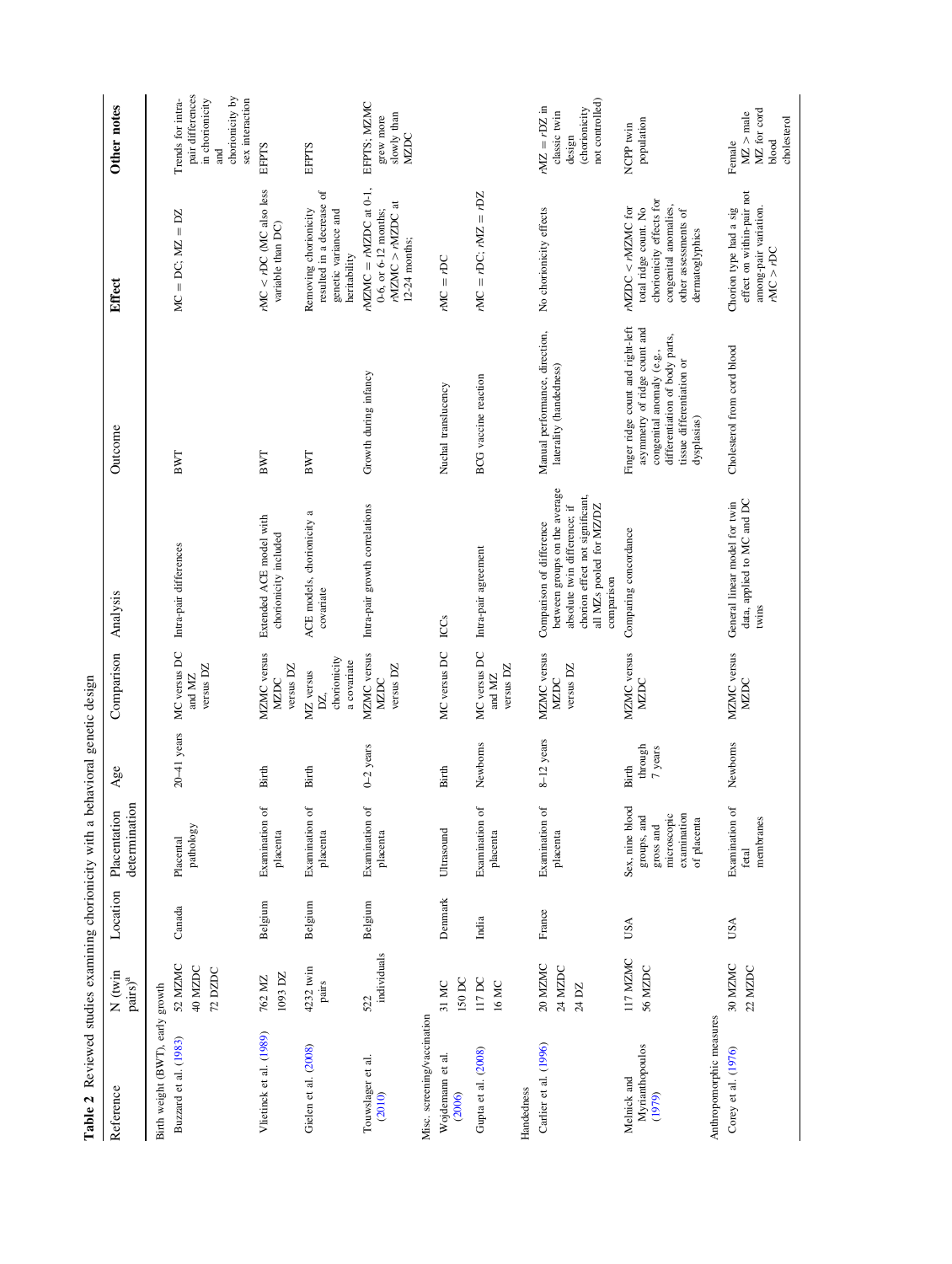| Table 2 continued                                          |                                           |          |                                                                                             |                                           |                                         |                                                                                               |                                                                                                                                                                                                                                                                                                                                                               |                                                                                                                       |                                                                            |
|------------------------------------------------------------|-------------------------------------------|----------|---------------------------------------------------------------------------------------------|-------------------------------------------|-----------------------------------------|-----------------------------------------------------------------------------------------------|---------------------------------------------------------------------------------------------------------------------------------------------------------------------------------------------------------------------------------------------------------------------------------------------------------------------------------------------------------------|-----------------------------------------------------------------------------------------------------------------------|----------------------------------------------------------------------------|
| Reference                                                  | $N$ (twin<br>$\mathrm{pairs})^\mathrm{a}$ | Location | determination<br>Placentation                                                               | Age                                       | Comparison                              | Analysis                                                                                      | Outcome                                                                                                                                                                                                                                                                                                                                                       | Effect                                                                                                                | Other notes                                                                |
| Hur and Shin<br>(2008)                                     | 81 MCMZ<br>47 DCMZ<br>457 DZ              | S. Korea | Examination of<br>placenta                                                                  | $(mean = 4 \text{ years})$<br>$2-9$ years | MZMC versus<br>versus DZ<br><b>MZDC</b> | ACE models<br>including<br>chorion<br>effects                                                 | Height, weight, BMI                                                                                                                                                                                                                                                                                                                                           | but only 4 %, not sig<br>effects for height sig<br>$A + C$ sig. chorion<br>for weight/BMI                             |                                                                            |
| Blekher et al.<br>(1998)                                   | 17 MZMC<br>16 MZDC                        | USA      | Examination of<br>placentas                                                                 | 9-18 years (mean<br>13.2 years)           | MZMC versus<br>$\mathsf{R}$             | <b>ICCs</b>                                                                                   | accuracy, slope, velocity at 15<br>Saccadic eye movements:<br>degree saccade                                                                                                                                                                                                                                                                                  | $rNZMC > rNZDC$ for<br>phasic component of<br>saccadic command.<br>reaction times; not                                | Follows up a traditional MZ/<br>DZ study showing sig.<br>genetic influence |
| Souren et al.<br>(2007)                                    | 240 MZ<br>138 DZ                          | Belgium  | Examination of<br>placenta                                                                  | Adults                                    | MZMC versus<br><b>MZDC</b>              | ICCS                                                                                          | Body mass, BMI, fat mass, waist-<br>beta cell function, and insulin-<br>insulin, insulin resistance and<br>mass, fasting glucose, fasting<br>skinfold thickness, lean body<br>protein-1 levels, total, LDL,<br>cholesterol, triacylglycerol,<br>like growth factor binding<br>HDL, total:HDL ratio for<br>to-hip ratio, sum of four<br>NEFA and leptin levels | $rMZMC = rMZDC$                                                                                                       | EFPTS; regular twin study<br>run subsequently                              |
| van den Borst et al.<br>(2012)                             | 102 single twins<br>165 MZ<br>71 DZ       | Belgium  | Examination of<br>placenta                                                                  | Adults                                    | MZMC versus<br>MZDC                     | ICCs                                                                                          | Lung measures: forced expiratory<br>volume in 1 s and forced vital<br>capacity                                                                                                                                                                                                                                                                                | $rMZMC = rMZDC$                                                                                                       | EFPTS; regular twin study<br>run subsequently                              |
| Fagard et al. (2003)                                       | 128 MZMC<br>97 MZDC<br>$125$ DZ           | Belgium  | Examination of<br>placenta                                                                  | $18-34$ years                             | MZMC versus<br>versus DZ<br>MZDC        | ACE models<br>DZ; MZMC/<br>DZ; MZDC/<br>correlations;<br>fit to MZ/<br>Intra-pair<br>$\Sigma$ | Conventional and ambulatory<br>blood pressure                                                                                                                                                                                                                                                                                                                 | Heritability estimates<br>similar when MZ/DZ<br>$rMZMC = rMZDC$<br>or MZMC/MZDC                                       | EFPTS                                                                      |
| Loos et al. (2001a)                                        | 280 MZMC<br>212 MZDC<br>311 DZ            | Belgium  | Examination of<br>placenta                                                                  | $18-34$ years                             | MZMC versus<br>versus DZ<br>MZDC        | concordance<br>Intra-pair                                                                     | Abdominal obesity                                                                                                                                                                                                                                                                                                                                             | Contribution of zygosity<br>and chorionicity low<br>weight. $rDC > rMC$<br>$(< 1.7~\%)$ for a<br>dult<br>for BWT only | EFPTS                                                                      |
| Loos et al. (2001b)                                        | 67 MC<br>56 DC                            | Belgium  | Examination of<br>placenta                                                                  | $M = 25$ years                            | MZMC versus<br>versus DZ<br><b>NZDC</b> | ICCs                                                                                          | Fasting fibrinogen                                                                                                                                                                                                                                                                                                                                            | Suggested chorionicity<br>effect would change<br>rNZMC < rNZDC<br>heritability                                        | $type = "Conrespondence"$<br>about EFPTS<br>rMZ > rDZ<br>Article           |
| Cognitive and brain measures<br>Mukherjee et al.<br>(2009) | 22 MZMC<br>17 MZDC<br>49 DZDC             | USA      | pathology not<br>pathology, or<br>performed or<br>ultrasound if<br>unavailable<br>Placental | Prenatal and birth                        | MZMC versus<br>versus DZ<br>MZDC        | concordance<br>Comparing                                                                      | Head circumference and weight<br>at 22 weeks, 32 weeks, birth,<br>and intracranial volume                                                                                                                                                                                                                                                                     | and weight; Sig. group<br>head circumference<br>$(DZ > NLMC$ and<br>difference on ICV<br>$rMZMC = rMZDC$<br>MZDC)     |                                                                            |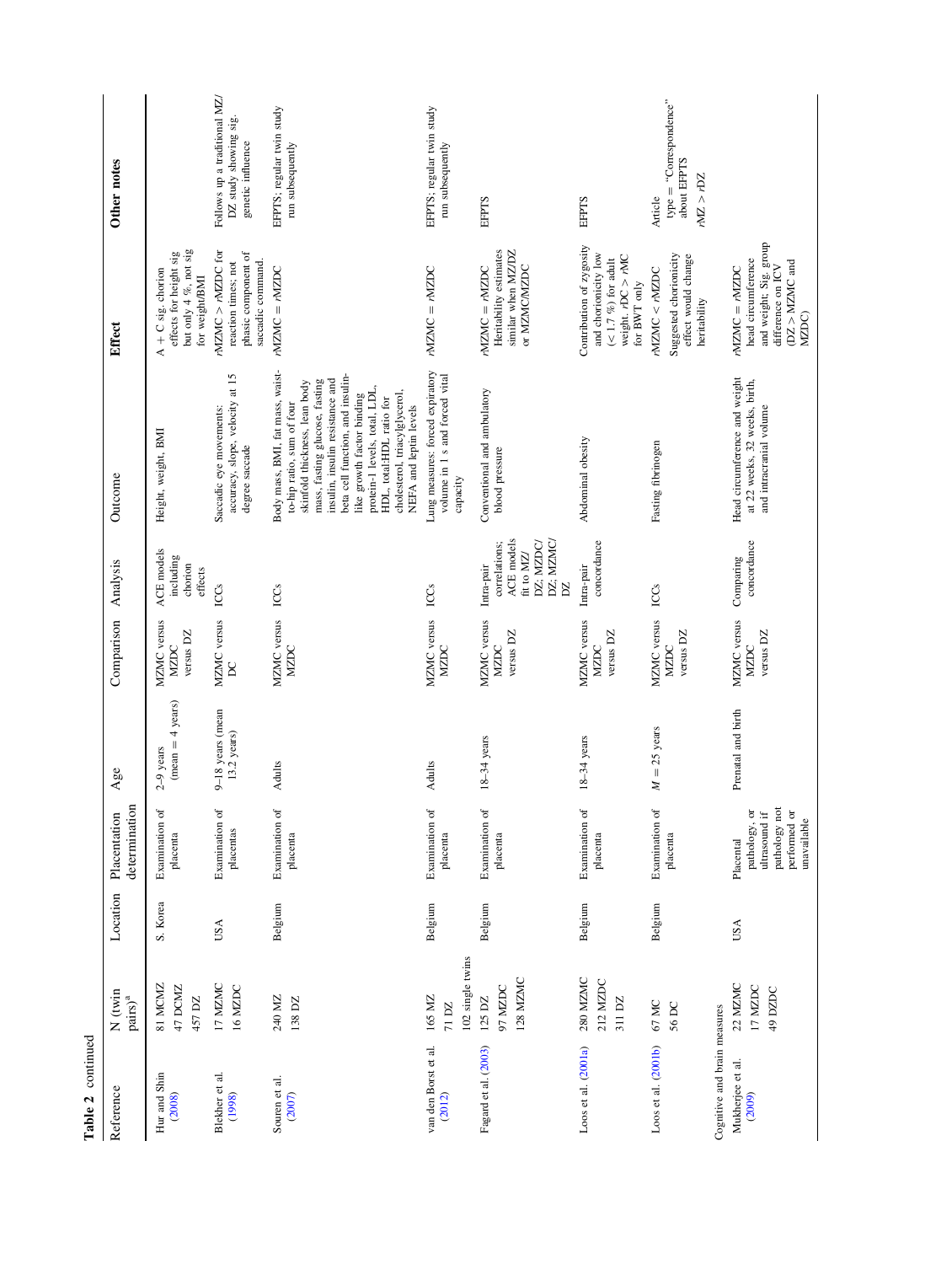| Table 2 continued          |                                           |          |                                                                                       |                                   |                                                          |                                                                       |                                                                                                                                                             |                                                                                                                                                                                              |                                                                                         |
|----------------------------|-------------------------------------------|----------|---------------------------------------------------------------------------------------|-----------------------------------|----------------------------------------------------------|-----------------------------------------------------------------------|-------------------------------------------------------------------------------------------------------------------------------------------------------------|----------------------------------------------------------------------------------------------------------------------------------------------------------------------------------------------|-----------------------------------------------------------------------------------------|
| Reference                  | $N$ (twin<br>$\mathrm{pairs})^\mathrm{a}$ | Location | determination<br>Placentation                                                         | Age                               | Comparison                                               | Analysis                                                              | Outcome                                                                                                                                                     | Effect                                                                                                                                                                                       | Other notes                                                                             |
| Welch et al. (1978)        | 20 MZMC<br>12 MZDC                        | USA      | examination<br>microscopic<br>placental<br>Gross and                                  | 18 months                         | MZMC versus<br><b>NZDC</b>                               | mean squares<br>Differences in<br>within-pair                         | development scores<br>BWT, Bayley mental                                                                                                                    | opposite direction) for<br>$rDC > rMC$ for BWT;<br>not significant (in<br>Bayley                                                                                                             | Positive correlation of<br><b>BWT</b> and Bayley                                        |
| Melnick et al.<br>(1978)   | 173 DZ<br>86 MZ                           | USA      | groups, and gross<br>and microscopic<br>examination of<br>Sex, nine blood<br>placenta | 7 years                           | MZMC versus<br>MZDC and<br>versus DZ<br>MZDC             | estimates<br>Heritability                                             | $\supseteq$                                                                                                                                                 | not sig diff from 0, but<br>comparing MZMC/DZ<br>MZDC/DZ. Estimated<br>heterogeneity between<br>variances, but not<br>genetic variance<br>MZMC/DZ total<br>MZDC/DZ was.                      | NCPP twin population,<br>also split by race                                             |
| Sokol et al. (1995)        | 23 MZMC<br>21 MZDC                        | USA      | examination of<br>microscopic<br>placentas<br>Gross and                               | $\sim$ 6 years                    | MZMC versus<br>MZDC                                      | differences<br>Intra-pair                                             | S<br>McCarthy Scales of Children'<br>Abilities and Personality<br>Inventory for Children                                                                    | clinical scales, and 2/4<br>Inventory for Children<br>on 6 McCarthy scales.<br>scales. No differences<br>$rNZMC > rNZDC$ for<br>factor scales, 8/12<br>validity/screening<br>3/4 Personality |                                                                                         |
| Antoniou et al.<br>(2010)  | 663 twin pairs                            | Belgium  | Examination of<br>placenta                                                            | $M = 10.4$ years<br>$7-15$ years, | MZ versus DZ<br>placentation<br>$\overline{\phantom{a}}$ | <b>Bivariate ACE</b><br>models                                        | BWT-IQ and cord knots-IQ<br>associations                                                                                                                    | No chorionicity effect                                                                                                                                                                       |                                                                                         |
| Spitz et al. (1996)        | 20 MZMC<br>24 MZDC<br>24 DZ               | France   | examination a<br>Ultrasound and<br>macroscopic<br>delivery                            | $8-12$ years                      | MZMC versus<br>MZDC                                      | correlations<br>Intra-class                                           | Anthropometric measures at birth<br>design from WISC-R, K-ABC,<br>perception and mental rotation<br>battery (Vocabulary, block<br>and assessment; Cognitive | perception, or mental<br>$rMC < rDC$ for BWT,<br>child weight, height,<br>vocabulary, K-ABC,<br>$BML$ , $rMC > rDC$<br>chorion effect for<br>block design. No<br>rotation                    |                                                                                         |
| Jacobs et al. (2001)       | 161 MZMC<br>82 MZDC<br>188 DZ             | Belgium  | Examination of<br>placenta                                                            | 9-11 years                        | MZMC versus<br>versus DZ<br>MZDC                         | chorion effects<br>ACE models<br>including                            | WISC-R                                                                                                                                                      | (chorionicity = $10\%$ )<br>of total variance) and<br>(chorionicity = $14\%$<br>$rNZMC > rNZDC$ on<br>vocabulary<br>arithmetic                                                               | almost all subscales<br>High heritability for<br>and IQ scores.<br>EFPTS;               |
| Gutknecht et al.<br>(1999) | 20 MZMC<br>23 MZDC                        | France   | Examination of<br>placenta                                                            | $10-16$ years                     | MZMC versus<br>MZDC                                      | average within-<br>between groups<br>pair difference<br>Comparison of | Weight, height, BMI; WISC-III;<br>figurative reasoning; schools'<br>Personality and behavioral<br>standardized exams;<br>measures                           | personality/behavioral<br>variables (most null)<br>measures; figurative<br>BMI; 1/6 WISC-III<br>$rMC > rDC$ weight,<br>reasoning, 1/5                                                        | in even null findings<br>direction of effects<br>Lack of power; but<br>found consistent |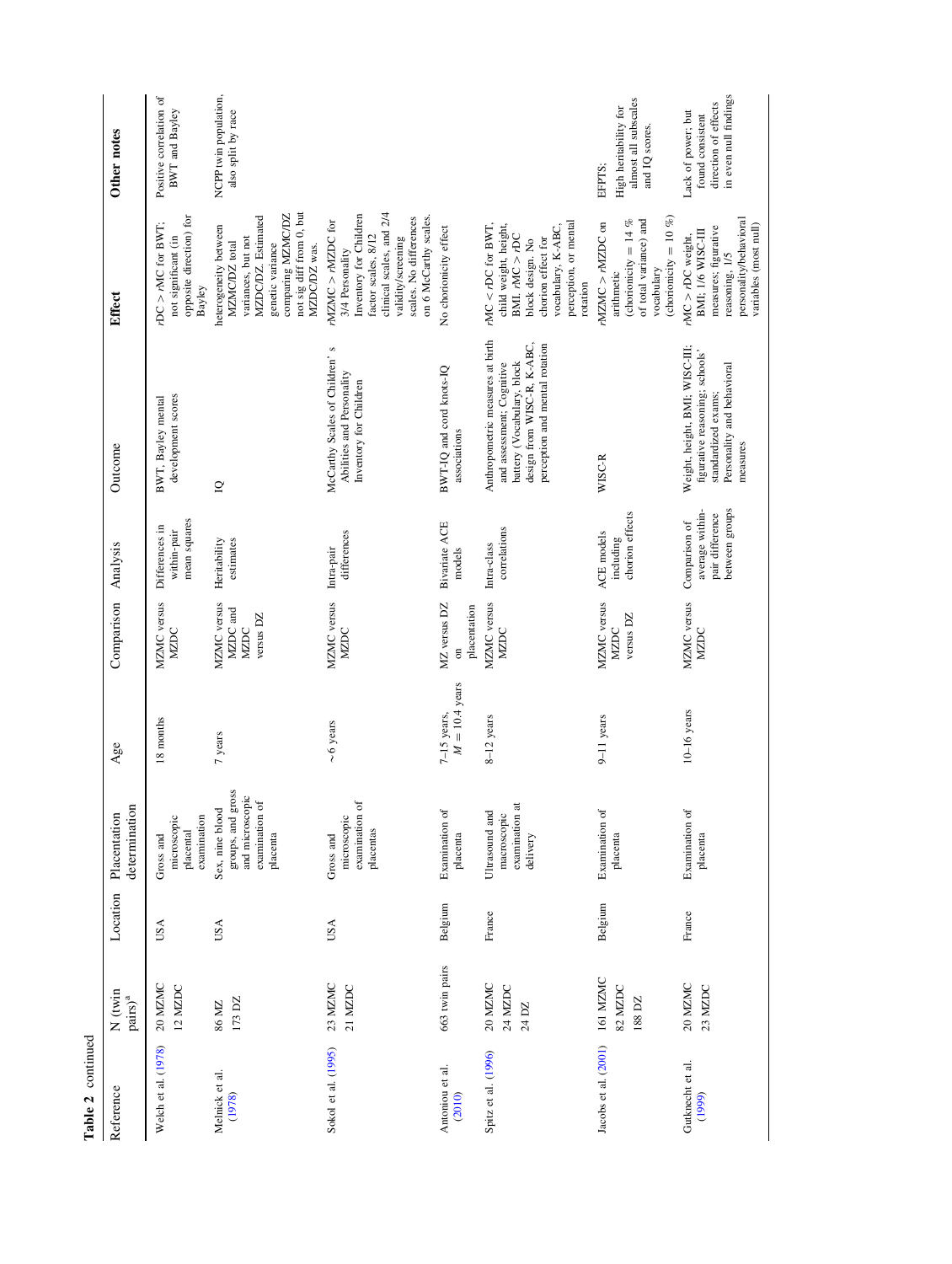| Table 2 continued          |                                           |          |                                                        |                                              |                                                |                                                                               |                                      |                                                                                         |                                                   |
|----------------------------|-------------------------------------------|----------|--------------------------------------------------------|----------------------------------------------|------------------------------------------------|-------------------------------------------------------------------------------|--------------------------------------|-----------------------------------------------------------------------------------------|---------------------------------------------------|
| Reference                  | $N$ (twin<br>$\mathrm{pairs})^\mathrm{a}$ |          | determination<br>Location Placentation                 | Age                                          | Comparison                                     | Analysis                                                                      | Outcome                              | $_{\rm Effect}$                                                                         | Other notes                                       |
| Rose et al. (1981) 17 MZMC | 15 MZDC<br>28 DZ                          | Canada   | Examination of<br>placenta                             | Adults                                       | MZDC versus<br>MZMC versus<br>$\sum$           | (from several contrasts)<br>Mean differences, ICCs,<br>heritability estimates | WAIS vocabulary and<br>block designs | block design only; vocabulary:<br>rNZMC > rNZDC $(\sim 2x)$ for<br>$MZMC = rNZDC > rDZ$ |                                                   |
| Melnick et al.<br>(1980)   | 187 DZ<br>94 MZ                           | USA      | examination or<br>microscopic<br>placenta<br>Gross and | 4 months and<br>1 year                       | MZ versus DZ,<br>checked<br>chorion<br>effects | Within-pair mean square<br>estimates of genetic<br>variance                   | Anterior fontanelle<br>development   | No chorionicity effects at 4 months<br>or 1 year                                        | also split by<br>population,<br>NCPP twin<br>race |
| Other behavioral measures  |                                           |          |                                                        |                                              |                                                |                                                                               |                                      |                                                                                         |                                                   |
| Chen et al. (1990)         | 44 MZ<br>18 DZ                            | China    | Examination of<br>placenta                             | 6 months                                     | versus MZDC<br>MZ versus DZ<br>and MZMC        | Intra-pair correlations                                                       | Temperament                          | $rNZMC = rNZDC$                                                                         | Found genetic<br>influences                       |
| Hur (2007)                 | 56 MZMC<br>34 DCMZ<br>316 DZ              | S. Korea | Examination of<br>placenta                             | $(M = 4$ years)<br>$2-9$ years               | MZDC versus<br>MZMC versus<br>Z                | ACE models including<br>chorion effects                                       | Prosocial behaviors                  | No chorionicity or shared<br>environment effects.                                       | Twin study<br>estimates<br>$_{\rm good}$          |
| Riese et al. (1999)        | 48 MZMC<br>29 MZDC                        | USA      | Examination of<br>placenta                             | Neonates before<br>released from<br>hospital | MZMC versus<br>MZDC                            | ICCS                                                                          | Temperament                          | $MZMC = rMZDC$                                                                          |                                                   |
| Wichers et al.<br>(2002)   | 202 MZMC<br>125 MZDC<br>425 DZ            | Belgium  | Examination of<br>placenta                             | 6-17 years                                   | MZDC versus<br>MZMC versus<br>$\sum$           | ICCs, ACE model                                                               | CBCL total problems<br>score         | Chorionicity effect was 0 in the<br>$rNZDC = rNZMC > rDZ$<br>full ACE model             | <b>EFPTS</b>                                      |
|                            |                                           |          |                                                        |                                              |                                                |                                                                               |                                      |                                                                                         |                                                   |

Described effects are not necessarily comprehensive. Findings were interpreted by comparing MC and DC similarity (e.g., ICCs)—with MC and DC similarity denoted by r (e.g., the within-Described effects are not necessarily comprehensive. Findings were interpreted by comparing MC and DC similarity (e.g., ICCs)—with MC and DC similarity denoted by r (e.g., the withintwin pair correlation) twin pair correlation)

monochorionic, DC dichorionic, MZ monozygotic, DZ dizygotic, EFPTS East Flanders Prospective Twin Survey, ICC intra-class correlation, BCG Bacille Calmette-Guerin vaccine, NCPP<br>NINCDS Collaborative Perinatal Project, BMI b <sup>a</sup> N number of twin pairs unless otherwise noted, MZMC monozygotic monochorionic twins, MZDC monozygotic dichorionic twins, DZDC Dizygotic dichorionic twins, BWT birth weight, MC <sup>a</sup> N number of twin pairs unless otherwise noted, *MZMC* monozygotic monochorionic twins, MZDC monozygotic dichorionic dichorionic twins, BWT birth weight, MC NINCDS Collaborative Perinatal Project, BMI body mass index, LDL low density lipoprotein, HDL high density lipoprotein, NEFA non-esterified fatty acids, ICV intracranial volume, BWT monochorionic, DC dichorionic, MZ monozygotic, DZ dizygotic, EFPTS East Flanders Prospective Twin Survey, ICC intra-class correlation, BCG Bacille Calmette-Guerin vaccine, NCPP birth weight, WISC Wechsler Intelligence Scale for Children, K-ABC Kaufmann Assessment Battery for Children, WAIS Wechsler Adult Intelligence Scale, CBCL Child Behavior Checklist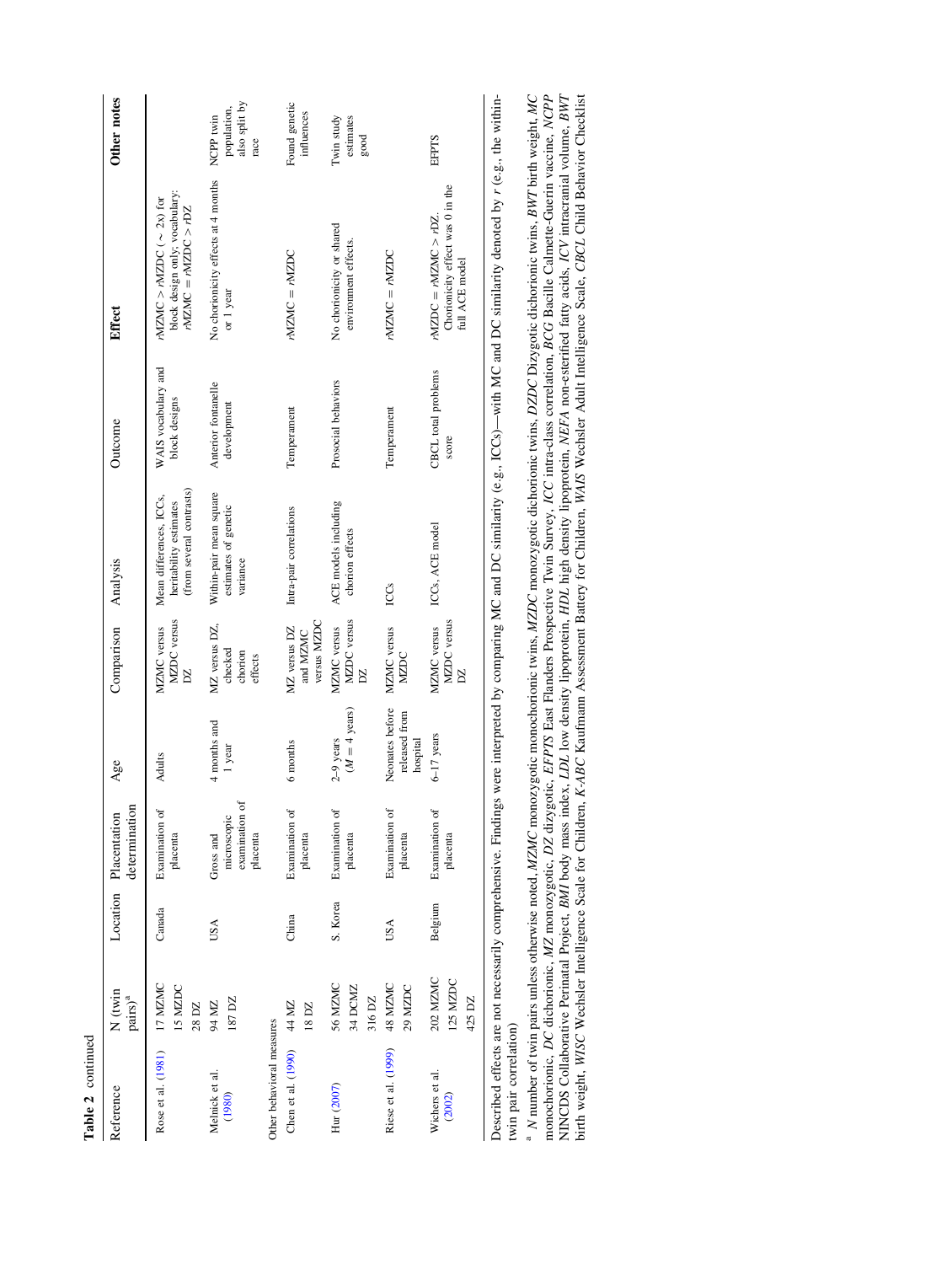during childhood. When effects were found, MC twins were generally more similar on the cognitive or personality assessment than DC twins were, suggesting that for some cognitive measures heritability estimates may be overestimated when not accounting for chorionicity.

We identified four studies that examined other behavioral phenotypes. For measures of temperament in very early childhood, MC twin similarity was equal to DC twin similarity (Chen et al. [1990;](#page-15-0) Riese [1999\)](#page-16-0). Similarly, there was no chorionicity effect on twin similarity for prosocial behavior or Child Behavior Checklist (CBCL) total problems in childhood and adolescence (Hur [2007](#page-15-0); Wichers et al. [2002\)](#page-17-0). Thus, it is unlikely that chorionicity biases heritability estimates of toddler temperament and child and adolescent prosocial or problem behavior, although the studies were quite small and few in number.

## **Discussion**

We presented the state of the literature on twin chorionicity in relation to a series of human outcome traits, and addressed the question of to what extent chorionicity differences in MZ twins may influence heritability estimates. We found a large body of literature on the effects of chorionicity on health and behavioral outcomes and a much smaller, but notable body of literature (30 articles in total) that examined chorionicity in relation to twin similarity, which could be used to draw tentative conclusions about whether chorionicity may bias heritability estimates. With only three studies from Asian populations and no studies from African populations, we were unable to draw even tentative conclusions about whether potential chorionicity biases may differ in populations with different twinning rates and MZ-MC/MZ-DC/DZ-DC proportions.

Consistent with the theory that some chorionicity effects could lead to overestimation and others to underestimation of heritability, there were instances of each across the many phenotypes considered here. However, firm conclusions should not be drawn since some of the outcomes were only examined in one or few studies and often sample sizes were small. In this same issue, van Beijsterveldt et al. ([2015](#page-17-0)), using a sample of over 9000 twin pairs, report on chorionicity and heritability estimates on 66 phenotypes, including weight, height, motor milestones, child problem behaviors, cognitive function, wellbeing and personality. For only a few traits, within-pair similarity differed between MC-MZ and DC-MZ pairs. For traits influenced by birth weight, such as weight in young children MC twins were more discordant for 5 out of 13 measures. For traits where blood supply is important, MC-MZ twins were more concordant than DC-MZ for 3 traits. van Beijsterveldt et al. conclude that ''the influence on the MZ twin correlation of the intra-uterine prenatal environment, as measured by sharing a chorion type, is small and limited to a few phenotypes''.

In our review, we also see that the most robust findings for chorionicity biasing heritability estimates were for birth weight (Vlietinck et al. [1989;](#page-17-0) Gielen et al. [2008;](#page-15-0) Touwslager et al. [2010](#page-17-0); see Buzzard et al. [1983](#page-15-0) for trend effect). This may be due to differences in placental sharing and vascularization between MZ-MC co-twins, which would reduce MC twin similarity and subsequently underestimate heritability of BW (see Table [1\)](#page-4-0). That chorionicity could lead to underestimates of heritability for birth weight is interesting because despite the low heritability estimates from twin studies for birth weight, recent genome-wide association studies for this phenotype yielded significant hits (Horikoshi et al. [2013](#page-15-0); Freathy et al. [2010\)](#page-15-0).

Chorionicity may continue to effect heritability estimates of anthropometric traits later in life, but here effects are attenuated and less consistent. For example, heritability of weight and BMI are likely to be underestimated in childhood and adolescence (Gutknecht et al. [1999](#page-15-0); Spitz et al. [1996](#page-16-0); Mukherjee et al. [2009](#page-16-0)), while findings for height are inconsistent (Hur and Shin [2008;](#page-15-0) Spitz et al. [1996;](#page-16-0) Gutknecht et al. [1999\)](#page-15-0). By adulthood, chorionicity did not appear to bias heritability estimates for the majority of studied anthropomorphic measures (e.g., various obesity-related measures, lung measures, or conventional and ambulatory blood pressure (Loos et al. [2001a;](#page-16-0) van den Borst et al. [2012;](#page-17-0) Souren et al. [2007;](#page-16-0) Fagard et al. [2003](#page-15-0)), however, chorionicity had an effect on fasting fibrogen (Loos et al. [2001b](#page-16-0)). It is important to note that specific outcomes have not been studied systematically. Therefore, it is unclear to what extent chronicity affects specific anthropometric outcomes across development.

Similarly, the effect of chorionicity on cognitive and personality measures in childhood and adolescence was mixed, although when effects were found they pointed to overestimation of heritability estimates. In measures of early brain and cognitive development, chronicity appeared to play no role (Mukherjee et al. [2009](#page-16-0); Melnick et al. [1980](#page-16-0); Welch et al. [1978\)](#page-17-0). Chorionicity also appeared to play no role in the twin similarity for trisomy 21, vaccination responses, handedness, toddler temperament, or child and adolescent prosocial or problem behavior. One study found evidence that heritability of was overestimated without accounting for chorionicity (Davis and Phelps [1995](#page-15-0); Davis et al. [1995](#page-15-0)); however, this finding has yet to be replicated.

Taken together, chorionicity biases heritability estimates for some outcomes at some points in during development. It is unclear for which outcomes heritability estimates are likely to be biased in a meaningful or measurable way. This review suggests that outcomes that are related to birth weight are more likely to be influenced by chorionicity. There is also qualitative evidence to suggest that chorionicity effects on heritability may be relatively greater for early compared to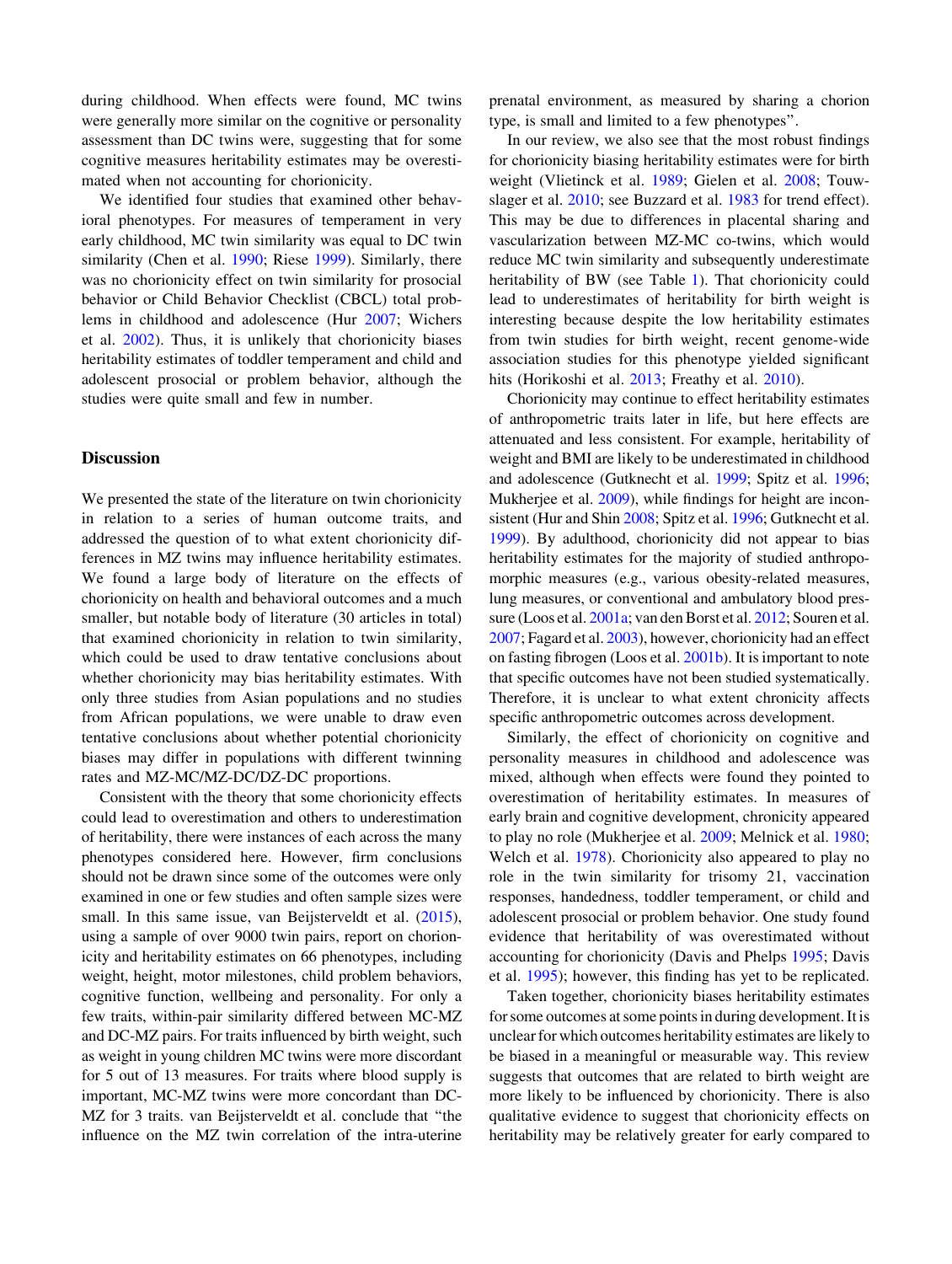later developmental outcomes, as was observed with anthropometric traits.With the exception of measures of birth weight and early growth, this review did not find evidence of any replicated effects of chorionicity on the heritability of human traits. Given the wide range of outcomes measured and small sample sizes it is unclear whether chronicity has a measurable effect on behavioral and cognitive measures. It thus would seem that concerns about heritability estimates based on the classical twin design, which relies on the equal environment assumption, are unwarranted when considering the prenatal environment.

Funding This work supported by NIH Grants: DA023134 (Knopik); a 2011 NARSAD Distinguished Investigator Grant [Boomsma: NARSAD (18633)]. Dr. Marceau is supported by T32 DA016184 and T32 MH019927.

#### Compliance with Ethical Standards

Conflict of Interest Kristine Marceau, Minni T. B. McMaster, Taylor F. Smith, Joost G. Daams, Catharina E. M. van Beijsterveldt, Dorret I. Boomsma, and Valerie S. Knopik declare that they have no conflicts of interest.

Human and Animal Rights and Informed Consent This review article does not contain any studies with human participants or animals performed by any of the authors. Each study reviewed in this article is assumed to have been conducted in accordance with the ethical standards of the institutional and/or national research committee and with the 1964 Helsinki declaration and its later amendments or comparable ethical standards. For this type of review, formal consent is not required.

Open Access This article is distributed under the terms of the Creative Commons Attribution 4.0 International License (http://creative commons.org/licenses/by/4.0/), which permits unrestricted use, distribution, and reproduction in any medium, provided you give appropriate credit to the original author(s) and the source, provide a link to the Creative Commons license, and indicate if changes were made.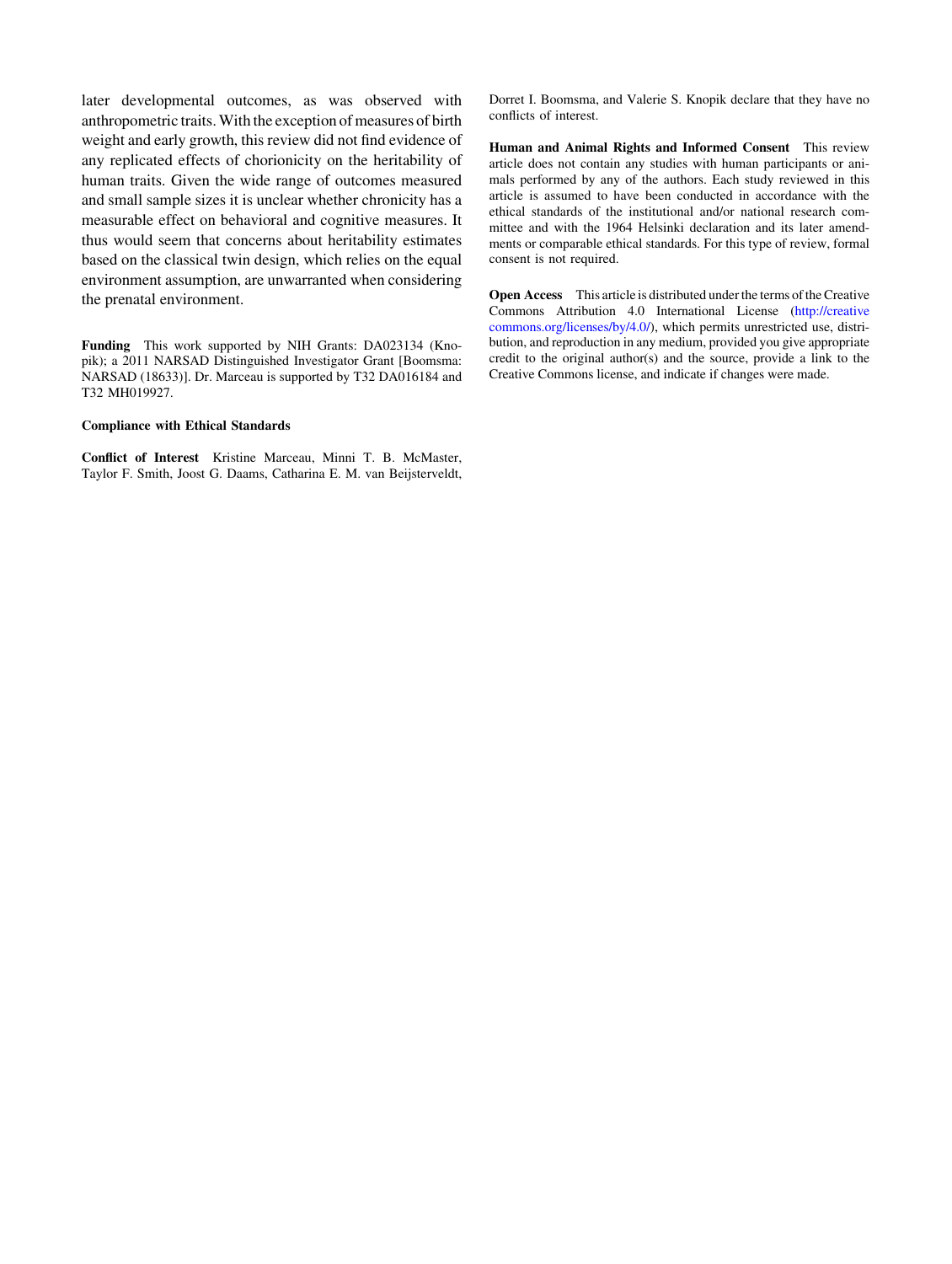#### <span id="page-13-0"></span>Appendix: search strategy

Appendix 1. Search strategy

Multiples (covered by pubmed search term "multiple birth offspring"):

exp triplets/ or exp twins/ or gemellus or exp triplet pregnancy/ or exp twin pregnancy/ or exp multiple pregnancy/

Specified on:

psychiatry/behavior/intelligence/genetics

CONCEPT 1 [multiples]

("Multiple Birth Offspring"[Mesh] OR Multiple Birth\*[tw] OR Sextuplet\*[tw] OR quadruplet\*[tw] OR quintuplet\*[tw] OR triplet\*[tw] OR twins[tw] OR twin[tw] OR gemell\*[tw] OR "Pregnancy, Multiple"[Mesh] OR multiple pregnanc\*[tw] OR quadruplet pregnan\*[tw] OR quintuplet pregnan\*[tw] OR triplet pregnan\*[tw] OR twin pregnan\*[tw])

CONCEPT 2 compare different forms of chorionicity (monochorial dichorial, etc): ("Chorion"[Mesh] OR chorion\*[tw] OR monochori\*[tw] OR dichori\*[tw] OR (("Embryonic and Fetal Development"[Mesh] OR fetal development[tw] OR embryo\* development[tw]) AND outcome\*[tw]))

Probably too broad: "Chorion"[Mesh] OR chorion\*[tw] OR monochori\*[tw] OR dichori\*[tw] OR "Placentation"[Mesh] OR placentat\*[tw]

Exclusion of animal studies: NOT ("Animals"[Mesh] NOT "Humans"[Mesh])

Validation set PubMed:

14749653[uid] OR 9610996[uid] OR 16946215[uid] OR 10438438[uid] OR 6682287[uid] OR 18482623[uid] OR 988747[uid] OR 23355123[uid] OR 11084545[uid] OR 23101489[uid] OR 21727159[uid] OR 11665320[uid] OR 11360946[uid] OR 9822493[uid] OR 21830245[uid] OR 9550178[uid] OR 7487842[uid] OR 12044201 [UID]

#### PubMed 20140922:

(("Multiple Birth Offspring"[Mesh] OR Multiple Birth\*[tw] OR Sextuplet\*[tw] OR quadruplet\*[tw] OR quintuplet\*[tw] OR triplet\*[tw] OR twins[tw] OR twin[tw] OR gemell\*[tw] OR "Pregnancy, Multiple"[Mesh] OR multiple pregnanc\*[tw] OR quadruplet pregnan\*[tw] OR quintuplet pregnan\*[tw] OR triplet pregnan\*[tw] OR twin pregnan\*[tw]) AND ("Chorion"[Mesh] OR chorion\*[tw] OR monochori\*[tw] OR dichori\*[tw] OR (("Embryonic and Fetal Development"[Mesh] OR fetal development[tw] OR embryo\* development[tw]) AND outcome\*[tw]))) NOT ("Animals"[Mesh] NOT "Humans"[Mesh])

Added later:

(twin discordan\*[tw] OR twin concordan\*[tw] OR ((twin[tiab] or twins[tiab]) AND (concordan\*[tiab] OR discordan\*[tiab])) and outcome\*[tw])

#### Speficications:

Genetics:

genetic\*[tw] OR epigenetic\*[tw] OR gene[tw] OR genes[tw] OR intelligence[tw] OR iq[tw] OR genotyp\*[tw] geno typ\*[tw] OR phenotyp\*[tw] OR pheno typ\*[tw] OR "genetics" [Subheading] OR "Genetic Techniques"[Mesh] OR "Genetics"[Mesh] OR "Congenital, Hereditary, and Neonatal Diseases and Abnormalities"[Mesh] OR "Genetic Phenomena"[Mesh]

Psychiatry/behavior:

"Psychiatry and Psychology Category"[Mesh] OR "psychology" [Subheading] OR psychiatr\*[tw] OR mental[tw] OR psycholog\*[tw] OR behavior\*[tw] OR neuropsych\*[tw]

#### "Neurologic manifestations":

nervous system diseases[mh] OR neuromorbidity[tw] OR neurologic\*[tw]

Final search, PubMed 20150119 (20150119: 2111 hits / after deleting double records): ((("Multiple Birth Offspring"[Mesh] OR Multiple Birth\*[tw] OR Sextuplet\*[tw] OR quadruplet\*[tw] OR quintuplet\*[tw] OR triplet\*[tw] OR twins[tw] OR twin[tw] OR gemell\*[tw] OR "Pregnancy, Multiple"[Mesh] OR multiple pregnanc\*[tw] OR quadruplet pregnan\*[tw] OR quintuplet pregnan\*[tw] OR triplet pregnan\*[tw] OR twin pregnan\*[tw]) AND ("Chorion"[Mesh] OR chorion\*[tw] OR monochori\*[tw] OR dichori\*[tw] OR (("Embryonic and Fetal Development"[Mesh] OR fetal development[tw] OR embryo\* development[tw]) AND outcome\*[tw])) OR (twin discordan\*[tw] OR twin concordan\*[tw] OR ((twin[tiab] or twins[tiab]) AND (concordan\*[tiab] OR discordan\*[tiab])) and outcome\*[tw])) AND (genetic\*[tw] OR epigenetic\*[tw] OR gene[tw] OR genes[tw] OR intelligence[tw] OR iq[tw] OR genotyp\*[tw] geno typ\*[tw] OR phenotyp\*[tw] OR pheno typ\*[tw] OR "genetics" [Subheading] OR "Genetic Techniques"[Mesh] OR "Genetics"[Mesh] OR "Congenital, Hereditary, and Neonatal Diseases and Abnormalities"[Mesh] OR "Genetic Phenomena"[Mesh] OR "Psychiatry and Psychology Category"[Mesh] OR "psychology" [Subheading] OR psychiatr\*[tw] OR mental[tw] OR psycholog\*[tw] OR behavior\*[tw] OR neuropsych\*[tw] OR nervous system diseases[mh] OR neuromorbidity[tw] OR neurologic\*[tw])) NOT ("Animals"[Mesh] NOT "Humans"[Mesh]) ==================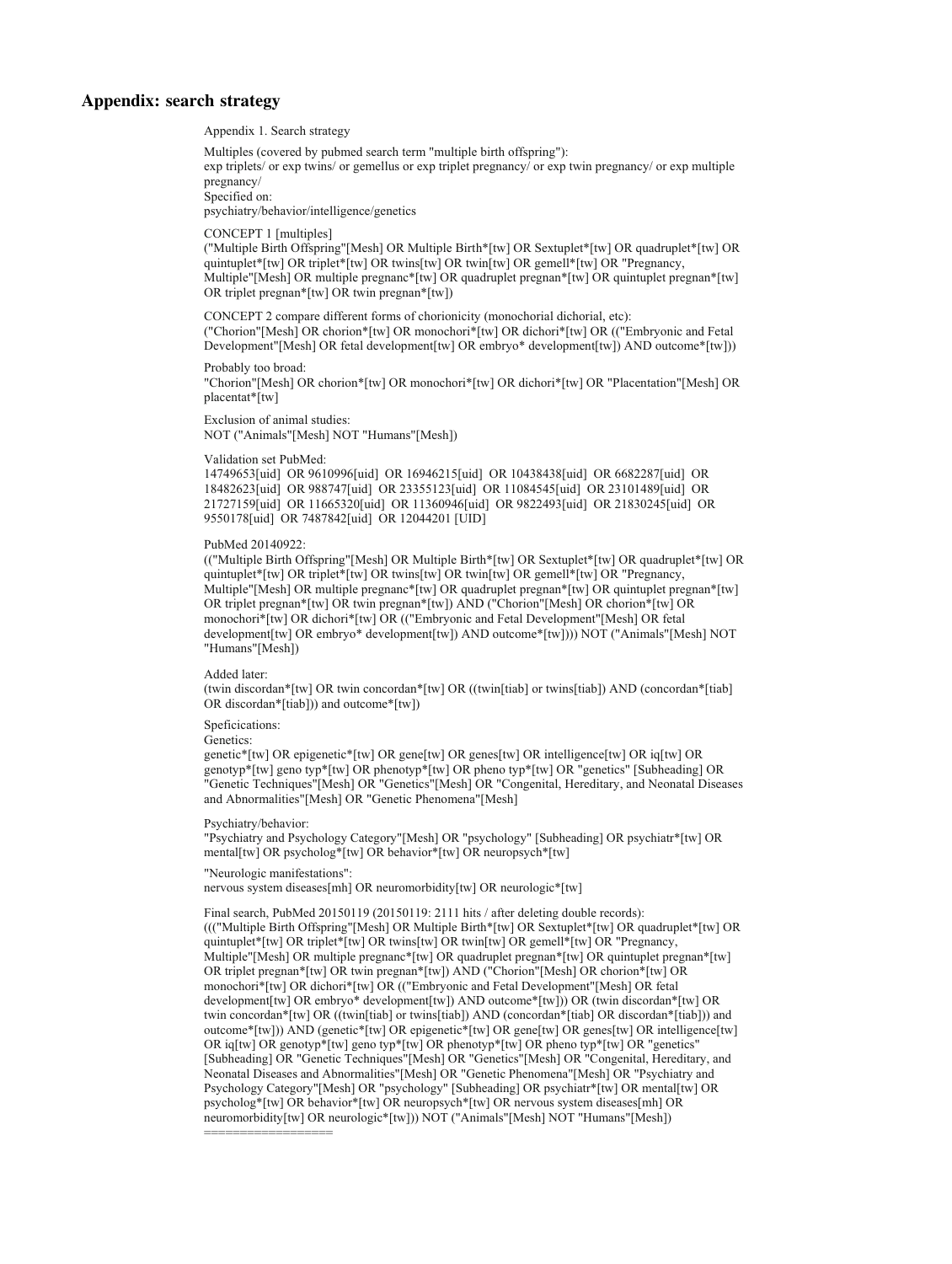Embase 1947 to Present, OvidSP, 20150119 (20150119: 1455 hits/after deleting double records): exp multiple pregnancy/ or exp twins/ (multiple birth or multiple offspring or Sextuplet\* OR quadruplet\* OR quintuplet\* OR triplet\* OR twins OR twin OR gemell\* OR multiple pregnanc\* OR quadruplet pregnan\* OR quintuplet pregnan\* OR triplet pregnan\* OR twin pregnan\*).ab,kw,ti or/1-2 chorion/ (chorion\* OR monochori\* OR dichori\*).ab,kw,ti embryo development/ or fetus development/ ((embryo\* OR fetus OR fetal) ADJ3 development).ab,kw,ti 6 or 7 outcome?.mp 8 and 9 4 or 5 or 10 3 and 11 twin concordance/ or twin discordance/ ((discordan\* or concordan\*) adj3 twin?).ab,kw,ti. 9 and (13 or 14) 12 or 15 gene/ or genetics/ OR genetic procedures/ or congenital disorder/ OR heridity/ (genetic\* OR epigenetic\* OR gene? OR intelligence OR iq OR genotyp\* geno typ\* OR phenotyp\* OR pheno typ\*).ab,kw,ti exp psychiatry/ or exp psychology/ (psychiatr\* OR mental OR psycholog\* OR behavior\* OR neuropsych\*).ab,kw,ti exp neurologic disease/ (neuromorbidity OR neurologic\*).ab,kw,ti or/17-22 16 and 23 (animal/ or animal experiment/ or animal model/ or nonhuman/ or rat/ or mouse/ or (rat or rats or mouse or mice).ti.) not human/ 24 not 25 ..dedup 26 Validation set (19 records): ("23355123" OR "2013110881" OR "21830245" OR "2011467101" OR "2008220392" OR "2006431534" OR "2004056200" OR "2002202403" OR "2001184521" OR "2000413754" OR "1999283616" OR "1998397679" OR "1998179819" OR "1998106571" OR "1995299640" OR

"1983121977" OR "0977184937" OR "2001343682" OR "2013644154").an

Comment: twin (dis/con)cordance in combination with outcome searched for separately because of poor representation of chrorionicity in bibliographic records.

PsycINFO 1806 to Present, 20150119 (138 hits)

exp multiple births/

========================

(multiple birth or multiple offspring or Sextuplet\* OR quadruplet\* OR quintuplet\* OR triplet\* OR twins OR twin OR gemell\* OR multiple pregnanc\* OR quadruplet pregnan\* OR quintuplet pregnan\* OR triplet pregnan\* OR twin pregnan\*).ab,id,ti

 $\overline{\text{or}}$ /1-2 (chorion\* OR monochori\* OR dichori\*).ab,id,ti prenatal development/ ((embryo\* OR fetus OR fetal) ADJ3 development).ab,id,ti 5 or 6 outcome?.mp 7 and 8 4 or 9 3 and 10 ((discordan\* or concordan\*) adj3 twin?).ab,id,ti. 8 and 12 11 or 13 ..dedup15 (1996-16528-001 or 2002-01801-013).an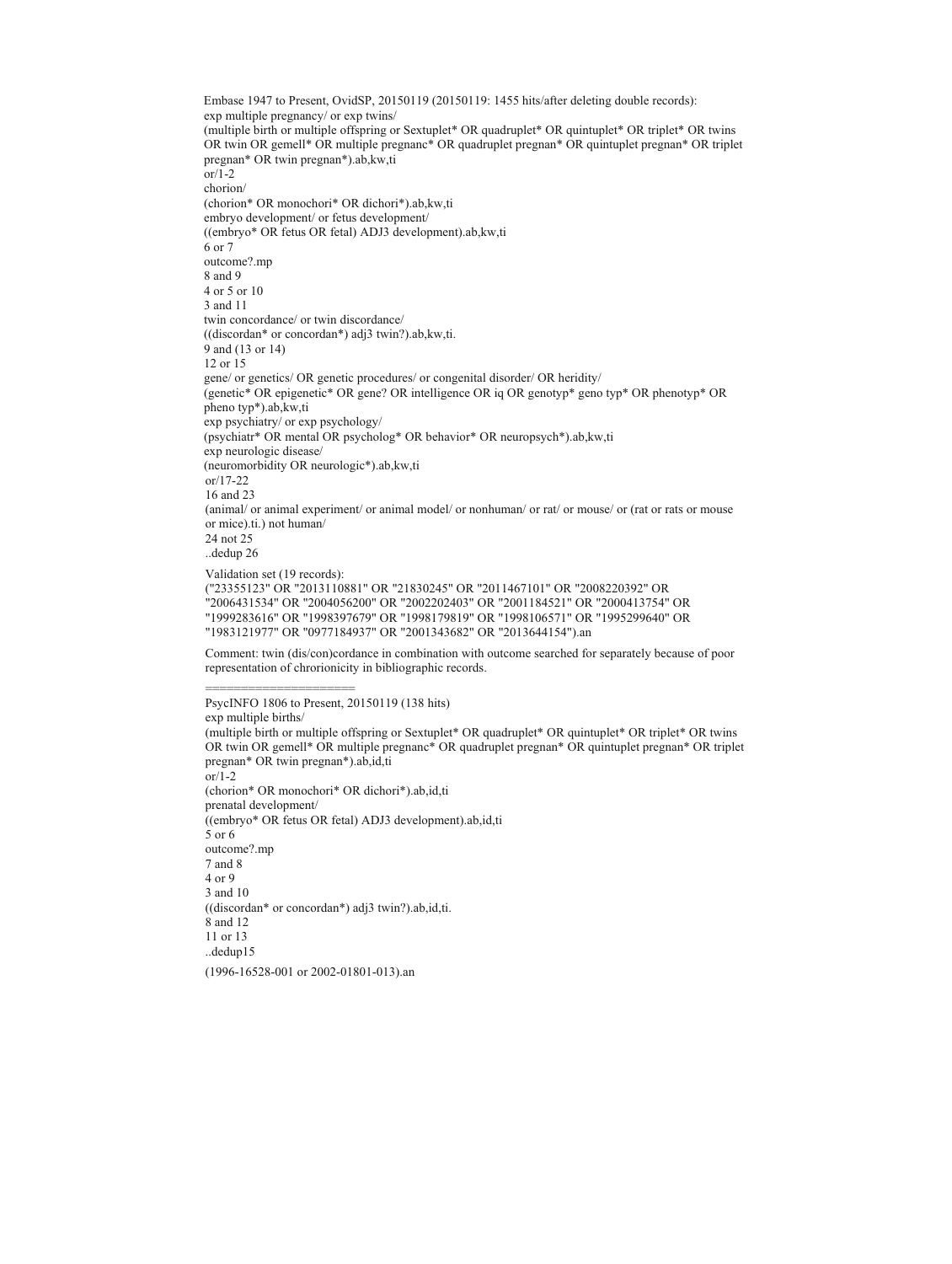#### <span id="page-15-0"></span>References

- Adegbite AL, Castille S, Ward S, Bajoria R (2005) Prevalence of cranial scan abnormalities in preterm twins in relation to chorionicity and discordant birth weight. Eur J Obstet Gynecol Reprod Biol 119(1):47–55. doi:10.1016/j.ejogrb.2004.06.016
- Ananth CV, Vintzileos AM, Shen-Schwarz S, Smulian JC, Lai YL (1998) Standards of birth weight in twin gestations stratified by placental chorionicity. Obstet Gynecol 91(6):917–924
- Antoniou EE, Fowler T, Thiery E, Southwood T, Van Gestel S, Jacobs N et al (2010) Intrauterine environment and cognitive development in young twins. [Conference Abstract]. Twin Res Hum Genet. 13(3):246
- Audibert F, Gagnon A (2011) Prenatal screening for and diagnosis of aneuploidy in twin pregnancies. J Obstet Gynaecol Can 33(7): 754–767
- Baghdadi S, Gee H, Whittle MJ, Khan KS (2003) Twin pregnancy outcome and chorionicity. Acta Obstet Gynecol Scand 82(1):18–21
- Bajoria R, Sooranna SR, Ward S, D'Souza S, Hancock M (2001) Placental transport rather than maternal concentration of amino acids regulates fetal growth in monochorionic twins: implications for fetal origin hypothesis. Am J Obstet Gynecol 185(5):1239–1246. doi:10.1067/mob.2001.118269
- Barker DJ (1990) The fetal and infant origins of adult disease. BMJ 301(6761):1111
- Bejar R, Vigliocco G, Gramajo H, Solana C, Benirschke K, Berry C et al (1990) Antenatal origin of neurologic damage in newborn infants. II. Multiple gestations. Am J Obstet Gynecol 162(5):1230–1236
- Blekher T, Christian JC, Abel LA, Yee RD (1998) Influences of chorion type on saccadic eye movements in twins. Invest Ophthalmol Vis Sci 39(11):2186–2190
- Burguet A, Menget A, Monnet E, Allemand H, Gasca-Avanzi A, Laithier V et al (1995) Neurologic development in premature infants under 33 weeks of gestational age: determination of risk of neurological abnormalities in a prospective regional survey with a control group. Arch Pediatr 2(12):1157–1165
- Burguet A, Monnet E, Pauchard JY, Roth P, Fromentin C, Dalphin ML et al (1999) Some risk factors for cerebral palsy in very premature infants: importance of premature rupture of membranes and monochorionic twin placentation. Biol Neonate 75(3):177–186. doi:10.1159/000014094
- Buzzard IM, Uchida IA, Norton JA Jr, Christian JC (1983) Birth weight and placental proximity in like-sexed twins. Am J Hum Genet 35(2):318–323
- Carlier M, Spitz E, Vacher-Lavenu MC, Villeger P (1996) Manual performance and laterality in twins of known chorion type. Behav Genet 26(4):409–417. doi:10.1007/BF02359485
- Chang YL (2008) Monochorionic twin with selective intrauterine growth restriction. [Review]. J Med Ultrasound 16(3):194–201. doi:10.1016/S0929-6441%2808%2960048-X
- Chen CJ, Yu MW, Wang CJ, Tong SL, Tien M, Lee TY et al (1990) Genetic variance and heritability of temperament among Chinese twin infants. [Conference Paper]. Acta Genet Med Gemellol (Roma) 39(4):485–490
- Cleary-Goldman J, D'Alton ME (2008) Growth abnormalities and multiple gestations. Semin Perinatol 32(3):206–212. doi:10. 1053/j.semperi.2008.02.009
- Corey LA, Kang KW, Christian JC, Norton JA Jr, Harris RE, Nance WE (1976) Effects of chorion type on variation in cord blood cholesterol of monozygotictwins. Am J Hum Genet 28(5):433–441
- Davis JO, Phelps JA (1995) Twins with schizophrenia: genes or germs? Schizophr Bull 21(1):13–18
- Davis JO, Phelps JA, Bracha HS (1995) Prenatal development of monozygotic twins and concordance for schizophrenia. Schizophr Bull 21(3):357–366
- De Paepe ME (2015) Examination of the twin placenta. Semin Perinatol 39(1):27–35. doi:10.1053/j.semperi.2014.10.005
- Derom R, Bryan E, Derom C, Keith L, Vlietinck R (2001) Twins, chorionicity and zygosity. Twin Res 4(3):134–136
- Derom C, Derom R, Loos RJ, Jacobs N, Vlietinck R (2003) Retrospective determination of chorion type in twins using a simple questionnaire. Twin Res 6(1):19–21
- Einaudi MA, Busuttil M, Monnier AS, Chanus I, Palix C, Gire C (2008) Neuropsychological screening of a group of preterm twins: comparison with singletons. Childs Nerv Syst 24(2): 225–230. doi:10.1007/s00381-007-0422-6
- Fagard RH, Loos RJ, Beunen G, Derom C, Vlietinck R (2003) Influence of chorionicity on the heritability estimates of blood pressure: a study in twins. J Hypertens 21(7):1313–1318. doi:10. 1097/01.hjh.0000059072.43904.07
- Foley DL, Neale MC, Kendler KS (2000) Does intra-uterine growth discordance predict differential risk for adult psychiatric disorder in a population-based sample of monozygotic twins? Psychiatr Genet 10(1):1–8
- Freathy RM, Mook-Kanamori DO, Sovio U, Prokopenko I, Timpson NJ, Berry DJ et al (2010) Variants in ADCY5 and near CCNL1 are associated with fetal growth and birth weight. Nat Genet 42(5):430–435. doi:10.1038/ng.567 http://www.nature.com/ng/ journal/v42/n5/suppinfo/ng.567\_S1.html
- Gielen M, Lindsey PJ, Derom C, Smeets HJ, Souren NY, Paulussen AD et al (2008) Modeling genetic and environmental factors to increase heritability and ease the identification of candidate genes for birth weight: a twin study. Behav Genet 38(1):44–54. doi:10.1007/s10519-007-9170-3
- Gupta P, Faridi MM, Shah D, Dev G (2008) BCG reaction in twin newborns: effect of zygosity and chorionicity. Indian Pediatr 45(4):271–277
- Gutknecht L, Spitz E, Carlier M (1999) Long-term effect of placental type on anthropometrical and psychological traits among monozygotic twins: a follow up study. Twin Res 2(3): 212–217
- Hack KE, Koopman-Esseboom C, Derks JB, Elias SG, de Kleine MJ, Baerts W et al (2009) Long-term neurodevelopmental outcome of monochorionic and matched dichorionic twins. PLoS ONE 4(8):e6815. doi:10.1371/journal.pone.0006815
- Hall JG (2003) Twinning. Lancet 362(9385):735–743. doi:10.1016/ S0140-6736(03)14237-7
- Haverkamp F, Lex C, Hanisch C, Fahnenstich H, Zerres K (2001) Neurodevelopmental risks in twin-to-twin transfusion syndrome: preliminary findings. Eur J Paediatr Neurol 5(1):21–27. doi:10. 1053/ejpn.2001.0400
- Herranz G (2015) The timing of monozygotic twinning: a criticism of the common model. Zygote 23(01):27–40. doi:10.1017/S09 67199413000257
- Hoekstra C, Zhao ZZ, Lambalk CB, Willemsen G, Martin NG, Boomsma DI et al (2008) Dizygotic twinning. Hum Reprod Update 14(1):37–47. doi:10.1093/humupd/dmm036
- Horikoshi M, Yaghootkar H, Mook-Kanamori DO, Sovio U, Taal HR, Hennig BJ et al (2013) New loci associated with birth weight identify genetic links between intrauterine growth and adult height and metabolism. Nat Genet 45(1): 76-82. doi:10.1038/ng. 2477 http://www.nature.com/ng/journal/v45/n1/abs/ng.2477.html# supplementary-information
- Hur YM (2007) Effects of the chorion type on prosocial behavior in young South Korean twins. Twin Res Hum Genet 10(5): 773–777. doi:10.1375/twin.10.5.773
- Hur YM, Shin JS (2008) Effects of chorion type on genetic and environmental influences on height, weight, and body mass index in South Korean young twins. Twin Res Hum Genet 11(1):63–69. doi:10.1375/twin.11.1.63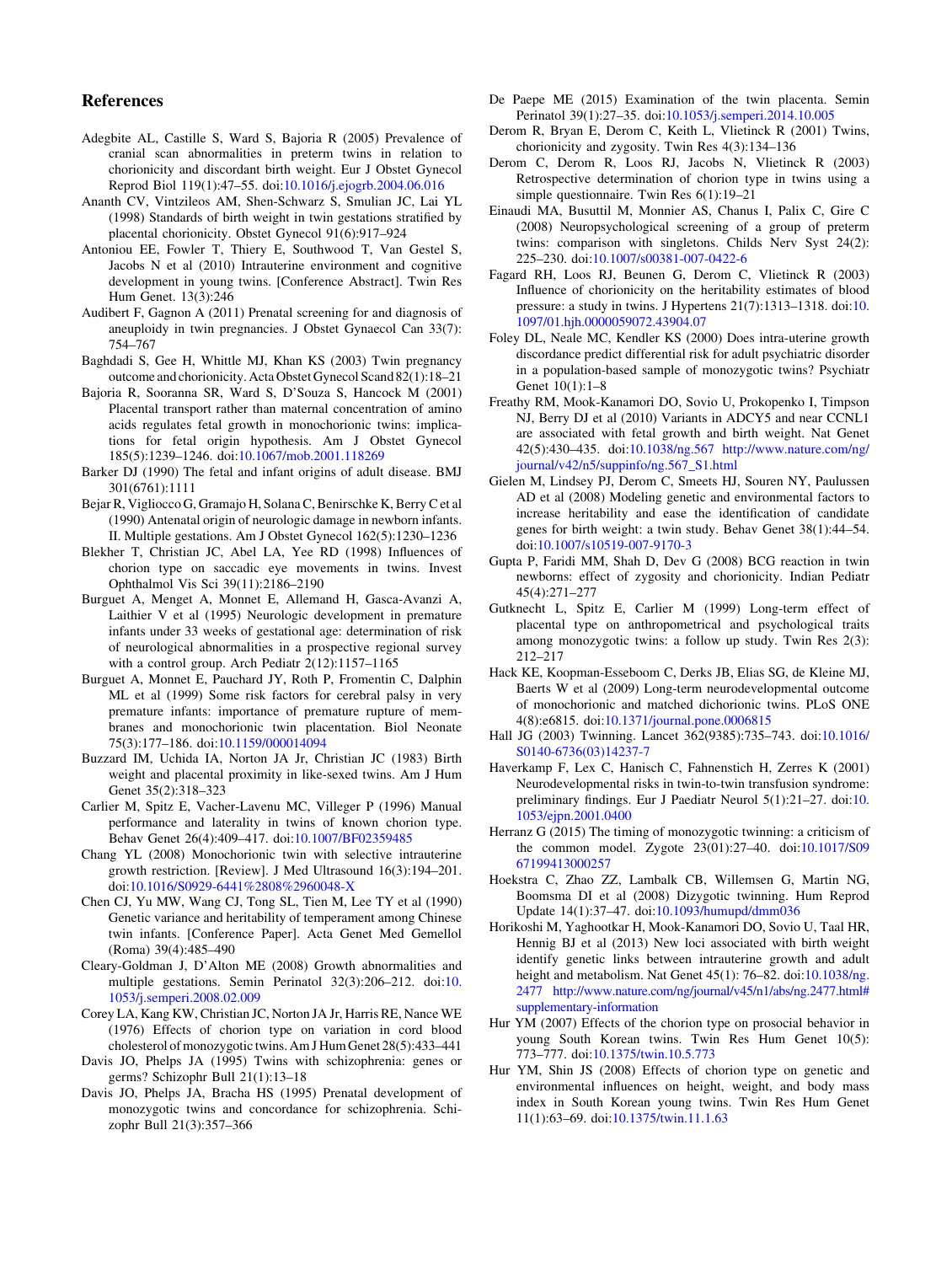- <span id="page-16-0"></span>Jacobs N, Gestel SV, Derom C, Thiery E, Vernon P, Derom R et al (2001) Heritability estimates of intelligence in twins: effect of chorion type. Behav Genet 31(2):209–217. doi:10.1023/A: 1010257512183
- Knopman JM, Krey LC, Oh C, Lee J, McCaffrey C, Noyes N (2014) What makes them split? Identifying risk factors that lead to monozygotic twins after in vitro fertilization. Fertil Steril 102(1):82–89. doi:10.1016/j.fertnstert.2014.03.039
- Lamb DJ, Vink JM, Middeldorp CM, van Beijsterveldt CE, Haak MC, Overbeek LI et al (2012) Effects of chorionicity and zygosity on triplet birth weight. Twin Res Hum Genet 15(2):149–157. doi:10.1375/twin.15.2.149
- Lenis-Cordoba N, Sanchez MA, Bello-Munoz JC, Sagala-Martinez J, Campos N, Carreras-Moratonas E et al (2013) Amniocentesis and the risk of second trimester fetal loss in twin pregnancies: results from a prospective observational study. J Matern Fetal Neonatal Med 26(15):1537–1541. doi:10.3109/14767058.2013.791271
- Livinec F, Ancel PY, Marret S, Arnaud C, Fresson J, Pierrat V et al (2005) Prenatal risk factors for cerebral palsy in very preterm singletons and twins. Obstet Gynecol 105(6):1341–1347. doi:10. 1097/01.AOG.0000161375.55172.3f
- Loehlin JC, Nichols RC (1976) Heredity, environment and personality. University of Texas Press, Austin
- Loos RJ, Beunen G, Fagard R, Derom C, Vlietinck R (2001a) The influence of zygosity and chorion type on fat distribution in young adult twins consequences for twin studies. Twin Res 4(5):356–364. doi:10.1375/1369052012524
- Loos RJ, Beunen G, Fagard R, Derom C, Vlietinck R, Phillips DI (2001b) Twin studies and estimates of heritability. Lancet 357(9266):1445. doi:10.1016/s0140-6736(00)04594-3
- Machin G (2001) Placentation in multiple births. Twin Res 4(3):150–155. doi:10.1375/1369052012254
- Machin G (2004) Why is it important to diagnose chorionicity and how do we do it? [Review]. Best Pract Res 18(4):515–530. doi:10.1016/j.bpobgyn.2004.04.013
- Machin G (2009) Non-identical monozygotic twins, intermediate twin types, zygosity testing, and the non-random nature of monozygotic twinning: a review. Am J Med Genet C Semin Med Genet 151c(2):110–127. doi:10.1002/ajmg.c.30212
- Machin G, Bamforth F (1996) Zygosity and placental anatomy in 15 consecutive sets of spontaneously conceived triplets. Am J Med Genet 61(3):247–252. doi:10.1002/(sici)1096-8628(19960122)61: 3<247:aid-ajmg8>3.0.co;2-r
- Melmed S, Polonsky KS, Larsen PR, Kronenberg HM (2012) Williams textbook of endocrinology, 12th edn. Saunders, Philadelphia
- Melnick M, Myrianthopoulos NC (1979) The effects of chorion type on normal and abnormal developmental variation in monozygous twins. Am J Med Genet 4(2):147–156. doi:10.1002/ajmg.1320 040207
- Melnick M, Myrianthopoulos NC, Christian JC (1978) The effects of chorion type on variation in IQ in the NCPP twin population. Am J Hum Genet 30(4):425–433
- Melnick M, Myrianthopoulos NC, Christian JC (1980) Estimates of genetic variance for anterior fontanelle development in the NCPP twin population. Acta Genet Med Gemellol (Roma) 29(2):151–155
- Mukherjee N, Kang C, Wolfe HM, Hertzberg BS, Smith JK, Lin W et al (2009) Discordance of prenatal and neonatal brain development in twins. Early Hum Dev 85(3):171–175. doi:10. 1016/j.earlhumdev.2008.07.008
- Munsinger H (1977) The identical-twin transfusion syndrome: a source of error in estimating IQ resemblance and heritability. Ann Hum Genet 40(3):307–321
- Nikkels PG, Hack KE, van Gemert MJ (2008) Pathology of twin placentas with special attention to monochorionic twin placentas. J Clin Pathol 61(12):1247–1253. doi:10.1136/jcp.2008.055210
- O'Brien P, Hay DA (1987) Birthweight differences, the transfusion syndrome and the cognitive development of monozygotic twins. Acta Geneticae Medicae et Gemellologiae 36(2):181–196
- Page KR (1993) The physiology of the human placenta. Kings Lynn and Guilford Biddles Ltd, London
- Petterson B, Blair E, Watson L, Stanley F (1998) Adverse outcome after multiple pregnancy. Baillieres Clin Obstet Gynaecol 12(1):1–17
- Phelps JA, Davis JO, Schartz KM (1997) Nature, nurture, and twin research strategies. Curr Dir Psychol Sci 6(5):117–121. doi:10. 1111/1467-8721.ep10772877
- Phillips DI (1993) Twin studies in medical research: can they tell us whether diseases are genetically determined? Lancet 341: 1008–1009
- Prescott CA, Johnson RC, McArdle JJ (1999) Chorion type as a possible influence on the results and interpretation of twin study data. Twin Res 2(4):244–249
- Price B (1950) Primary biases in twin studies: a review of prenatal and natal difference-producing factors in monozygotic pairs. Am J Hum Genet 2:293–352
- Reed T, Uchida IA, Norton JA Jr, Christian JC (1978) Comparisons of dermatoglyphic patterns in monochorionic and dichorionic monozygotic twins. Am J Hum Genet 30(4):383–391
- Reed T, Christian JC, Wood PD, Schaefer EJ (1991) Influence of placentation on high density lipoproteins in adult males: the NHLBI twin study. Acta Genet Med Gemellol (Roma) 40(3–4):353–359
- Reed T, Pfefferbaum A, Sullivan EV, Carmelli D (2002) Influences of chorion type on measurements of the corpus callosum in adult monozygotic male twins? Am J Hum Biol 14(3):338–346. doi:10.1002/ajhb.10027
- Riese ML (1999) Effects of chorion type on neonatal temperament differences in monozygotic twin pairs. Behav Genet 29(2):87–94
- Rose RJ, Uchida IA, Christian JC (1981) Placentation effects on cognitive resemblance of adult monozygotes. Prog Clin Biol Res 69(Pt B):35–41
- Scarr S, Carter-Saltzman L (1979) Twin method: defense of a critical assumption. Behav Genet 9(6):527–542. doi:10.1007/BF01067349
- Schneider H (1991) Placental transport function. Reprod Fertil Dev 3(4):345–353. doi:10.1071/RD9910345
- Shrim A, Weisz B, Gindes L, Gagnon R (2010) Parameters associated with outcome in third trimester monochorionic diamniotic twin pregnancies. J Obstet Gynaecol Can 32(5):429–434
- Smith APM, Ong S, Smith NCS, Campbell D (2001) A prospective longitudinal study of growth velocity in twin pregnancy. Ultrasound Obstet Gynecol 18(5):485–487. doi:10.1046/j.0960- 7692.2001.00519.x
- Smits J, Monden C (2011) Twinning across the developing world. PLoS ONE 6(9):e25239. doi:10.1371/journal.pone.0025239
- Sokol DK, Moore CA, Rose RJ, Williams CJ, Reed T, Christian JC (1995) Intrapair differences in personality and cognitive ability among young monozygotic twins distinguished by chorion type. Behav Genet 25(5):457–466
- Souren NY, Paulussen AD, Loos RJ, Gielen M, Beunen G, Fagard R et al (2007) Anthropometry, carbohydrate and lipid metabolism in the east flanders prospective twin survey: heritabilities. Diabetologia 50(10):2107–2116. doi:10.1007/s00125-007-0784-z
- Souter VL, Kapur RP, Nyholt DR, Skogerboe K, Myerson D, Ton CC et al (2003) A report of dizygous monochorionic twins. N Engl J Med 349(2):154–158. doi:10.1056/NEJMoa030050
- Spitz E, Carlier M, Vacher-Lavenu M-C, Reed T (1996) Long-term effect of prenatal heterogeneity among monozygotes. Curr Psychol Cognit 15(3):283–308
- Steingass KJ, Taylor HG, Wilson-Costello D, Minich N, Hack M (2013) Discordance in neonatal risk factors and early childhood outcomes of very low birth weight  $(\leq 1.5 \text{ kg})$  twins. J Perinatol 33(5):388–393. doi:10.1038/jp.2012.121